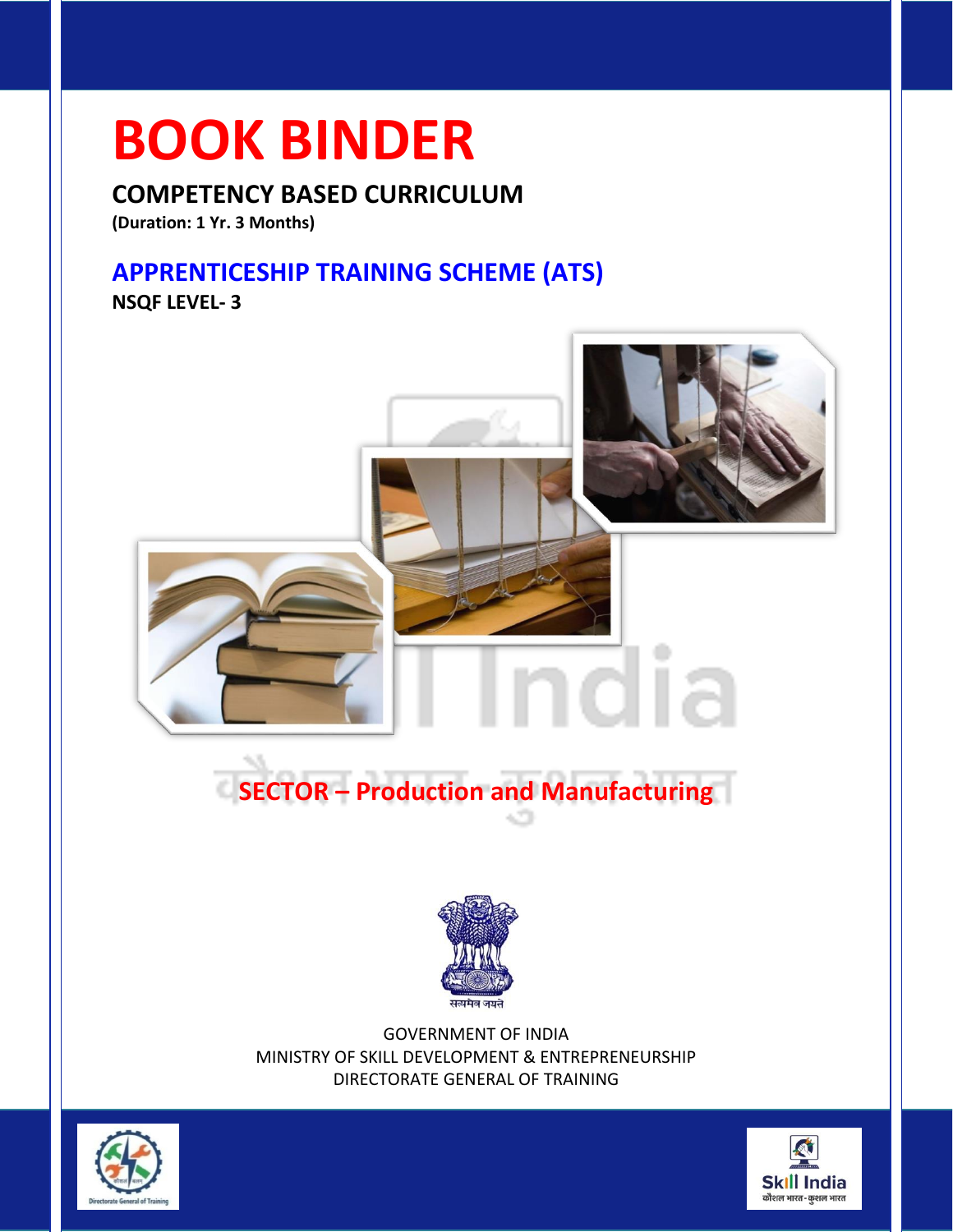### **BOOK BINDER**

**(Revised in 2018)**

### **APPRENTICESHIP TRAINING SCHEME (ATS)**

**NSQF LEVEL - 3**

# Skill India कोशल भारत-कुशल भारत

Developed By

Ministry of Skill Development and Entrepreneurship Directorate General of Training **CENTRAL STAFF TRAINING AND RESEARCH INSTITUTE** EN-81, Sector-V, Salt Lake City, Kolkata – 700 091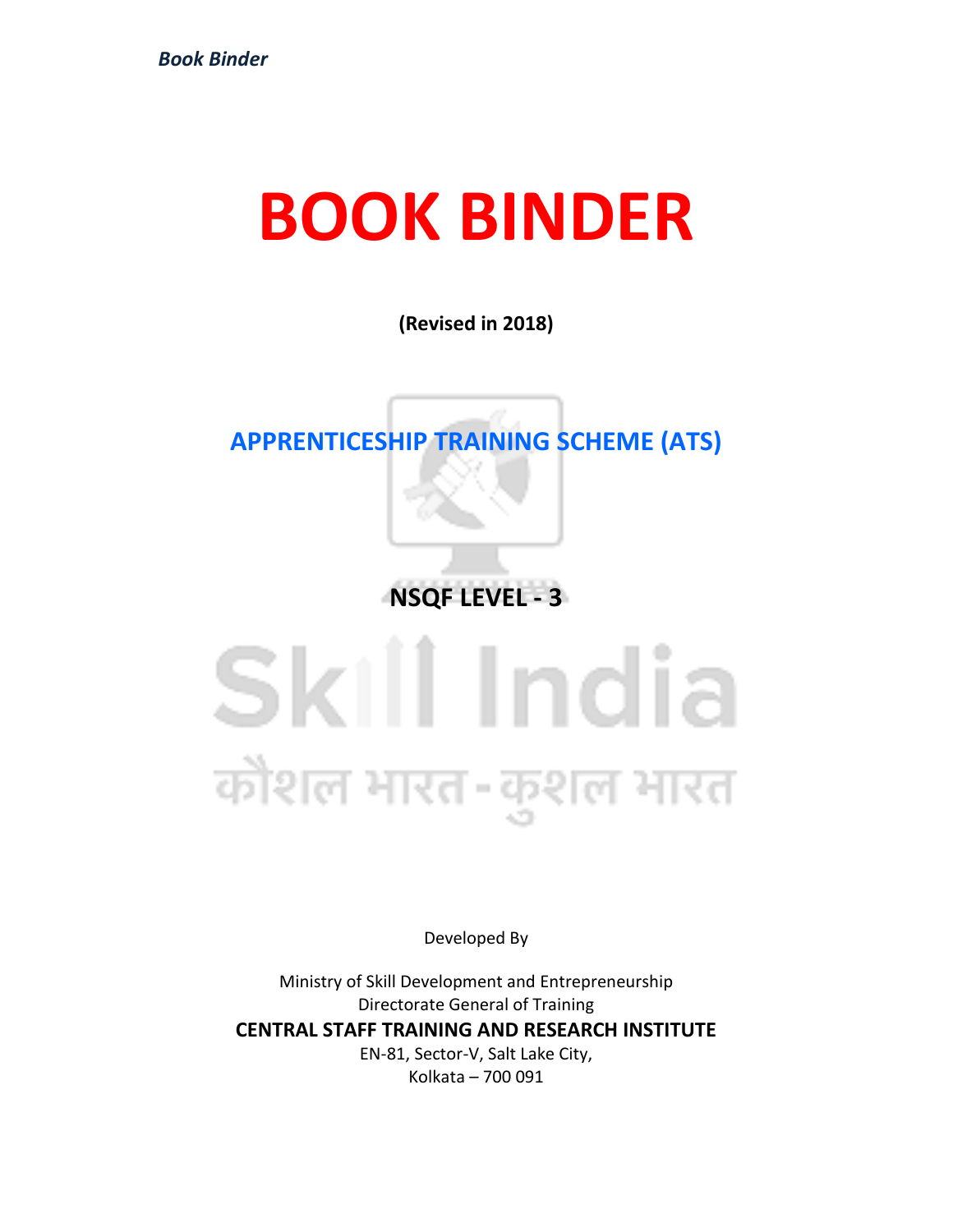The DGT sincerely expresses appreciation for the contribution of the Industry, State Directorate, Trade Experts and all others who contributed in revising the curriculum. Special acknowledgement to the following industries/organizations who have contributed valuable inputs in revising the curricula through their expert members:

Special acknowledgement is extended by DGT to the following expert members who had contributed immensely in this curriculum.

### **Sl. Name & Designation Organization Expert Group No. Sh./Mr./Ms. Designation 1.** Skill India कोशल भारत-कुशल भारत

#### **Co-ordinator for the course:** Shri. N Nath, ADT, CSTARI-Kolkata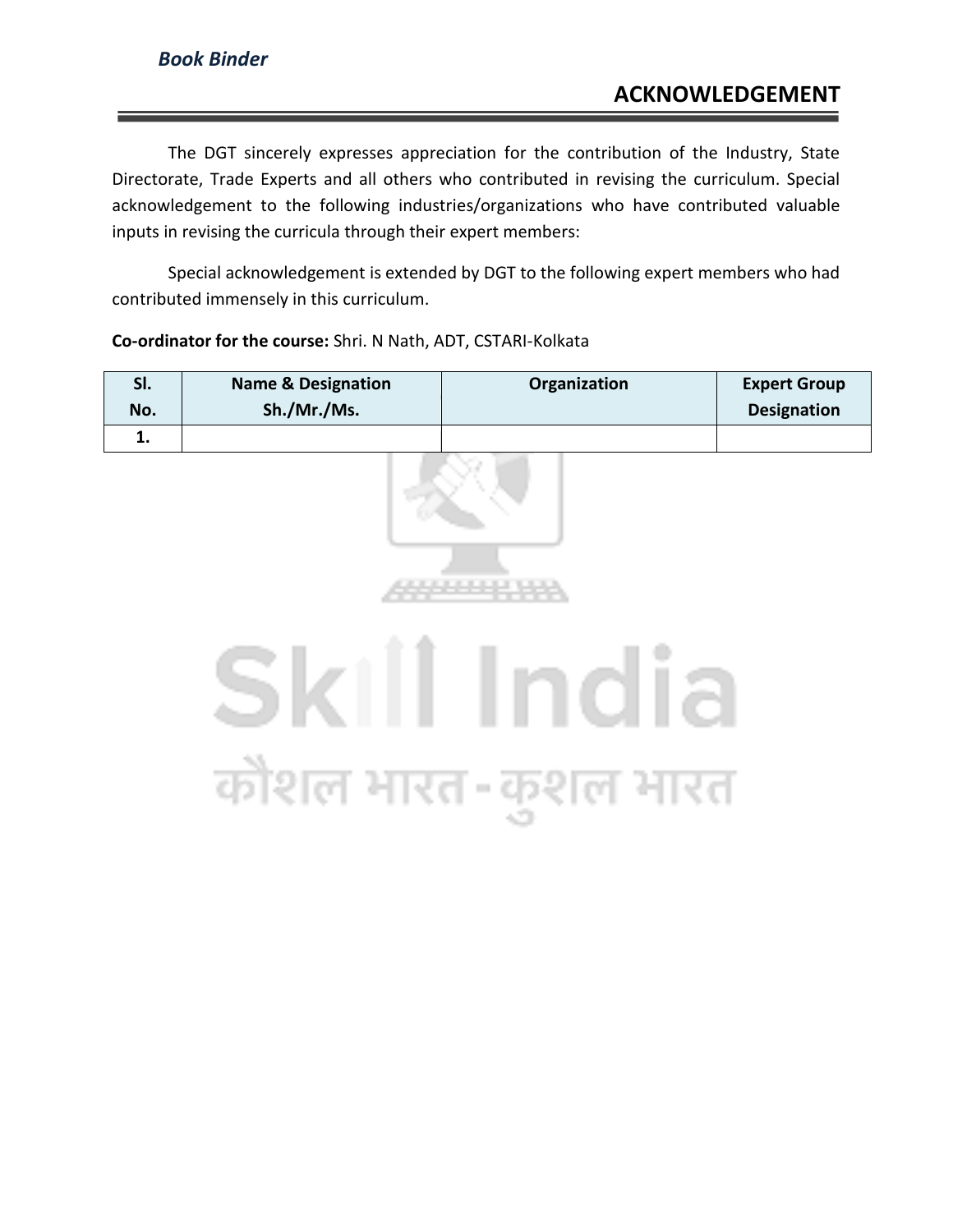| SI.<br>No. | <b>Topics</b>                                               | Page No.  |
|------------|-------------------------------------------------------------|-----------|
| 1.         | Background                                                  | $1 - 2$   |
| 2.         | <b>Training System</b>                                      | $3 - 7$   |
| 3.         | Job Role                                                    | 8         |
| 4.         | <b>NSQF</b> Level Compliance                                | 9         |
| 5.         | <b>General Information</b>                                  | 10        |
| 6.         | Learning Outcome                                            | $11 - 12$ |
| 7.         | Learning Outcome with Assessment Criteria                   | $13 - 15$ |
| 8.         | <b>Syllabus</b>                                             | 16        |
|            | Syllabus - Core Skill                                       | $17 - 20$ |
| 9.         | 9.1 Core Skill - Employability Skill                        |           |
| 10.        | Details of Competencies (On-Job Training)                   |           |
| 11.        | List of Trade Tools & Equipment Basic Training - Annexure I |           |
| 12.        | Format for Internal Assessment - Annexure II                |           |

कोशल भारत-कुशल भारत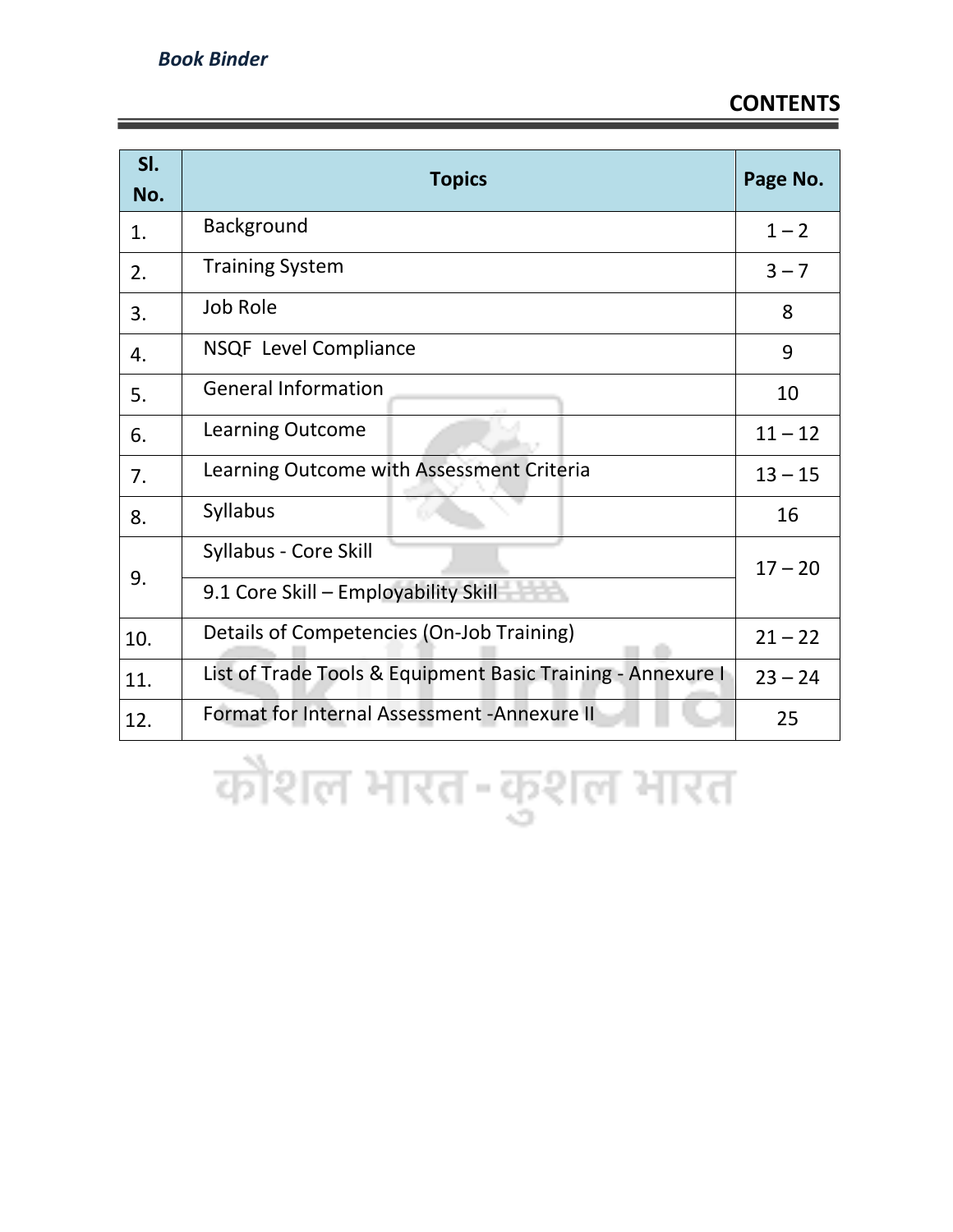#### **1.1 Apprenticeship Training Scheme under Apprentice Act 1961**

The Apprentices Act, 1961 was enacted with the objective of regulating the Programme of training of apprentices in the industry by utilizing the facilities available therein for imparting on-the-job training. The Act makes it obligatory for employers in specified industries to engage apprentices in designated trades to impart Apprenticeship Training on the job in industry to school leavers and person having National Trade Certificate(ITI pass-outs) issued by National Council for Vocational Training (NCVT) to develop skilled manpower for the industry**.** There are four categories of apprentices namely**; trade apprentice, graduate, technician and technician (vocational) apprentices.** 

Qualifications and period of apprenticeship training of **trade apprentices** vary from trade to trade. The apprenticeship training for trade apprentices consists of basic training followed by practical training. At the end of the training, the apprentices are required to appear in a trade test conducted by NCVT and those successful in the trade tests are awarded the National Apprenticeship Certificate.

The period of apprenticeship training for graduate (engineers), technician (diploma holders and technician (vocational) apprentices is one year. Certificates are awarded on completion of training by the Department

#### **1.2 Changes in Industrial Scenario**

Recently we have seen huge changes in the Indian industry. The Indian Industry registered an impressive growth during the last decade and half. The number of industries in India have increased manifold in the last fifteen years especially in services and manufacturing sectors. It has been realized that India would become a prosperous and a modern state by raising skill levels, including by engaging a larger proportion of apprentices, will be critical to success; as will stronger collaboration between industry and the trainees to ensure the supply of skilled workforce and drive development through employment. Various initiatives to build up an adequate infrastructure for rapid industrialization and improve the industrial scenario in India have been taken.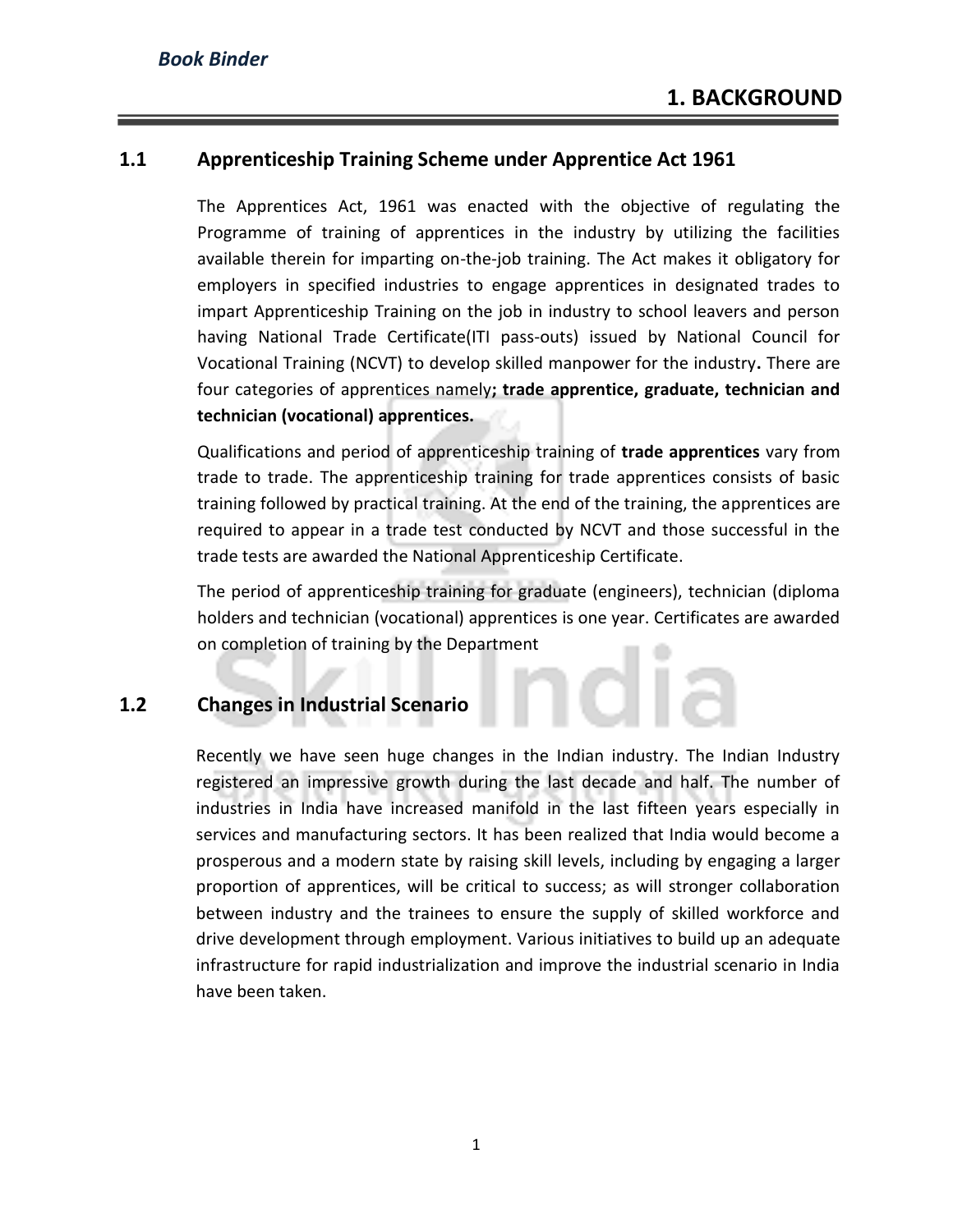#### **1.3 Reformation**

The Apprentices Act, 1961 has been amended and brought into effect from 22<sup>nd</sup> December, 2014 to make it more responsive to industry and youth. Key amendments are as given below:

- Prescription of number of apprentices to be engaged at establishment level instead of trade-wise.
- Establishment can also engage apprentices in optional trades which are not designated, with the discretion of entry level qualification and syllabus.
- Scope has been extended also to non-engineering occupations.
- Establishments have been permitted to outsource basic training in an institute of their choice.
- The burden of compliance on industry has been reduced significantly.



## Skill India कोशल भारत-कुशल भारत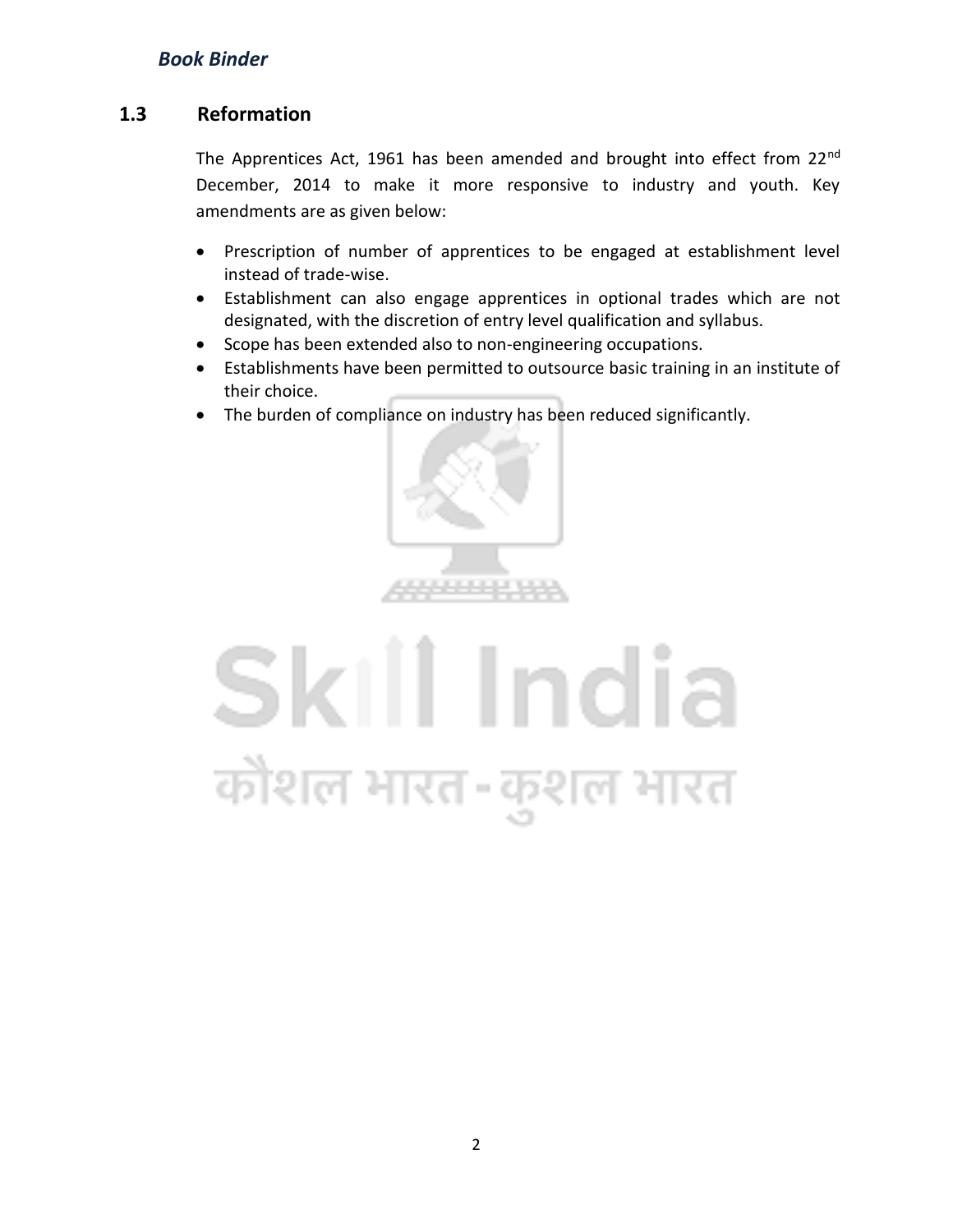#### **2.1 GENERAL**

Directorate General of Training (DGT) under Ministry of Skill Development & Entrepreneurship offers range of vocational training courses catering to the need of different sectors of economy/ Labour market. The vocational training programmes are delivered under aegis of National Council of Vocational Training (NCVT). Craftsman Training Scheme (CTS) and Apprenticeship Training Scheme (ATS) are two pioneer programmes of NCVT for propagating vocational training.

Book Binder trade under ATS is one of the most popular courses delivered nationwide through different industries. The course is of one year three months (01 Block of 15 months duration including basic training) duration. It mainly consists of Domain area and Core area. In the Domain area Trade Theory & Practical impart professional - skills and knowledge, and Employability Skills imparts requisite core skills & knowledge and life skills. After passing out the training programme, the trainee is being awarded National Apprenticeship Certificate (NAC) by NCVT having worldwide recognition.

**Broadly candidates need to demonstrate that they are able to:**

- Read & interpret technical parameters/document, plan and organize work processes, identify necessary materials and tools;
- Perform task with due consideration to safety rules, accident prevention regulations and environmental protection stipulations;
- Apply professional skill, knowledge, core skills & employability skills while performing jobs and solve problem during execution.
- Perform Book Binding
- Document the technical parameters related to the task undertaken.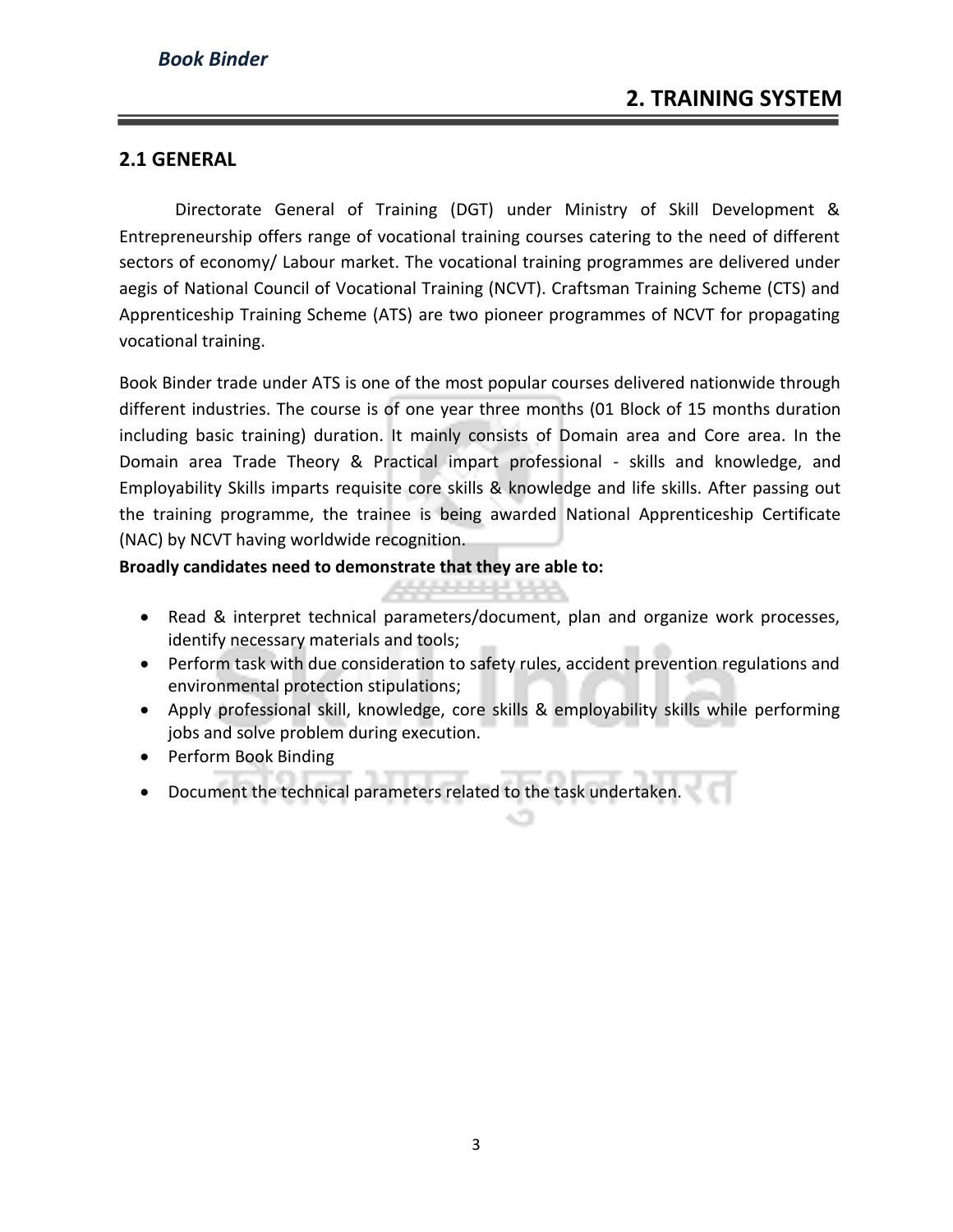#### **2.2 CAREER PROGRESSION PATHWAYS**:

• Indicative pathways for vertical mobility.



#### **2.3 COURSE STRUCTURE:**

Table below depicts the distribution of training hours across various course elements during a period of two years (*Basic Training and On-Job Training*): -

#### **Total training duration details: -**

| <b>Time</b>                                        | $1 - 3$ | $4 - 15$    |
|----------------------------------------------------|---------|-------------|
| (in months)                                        |         |             |
| <b>Basic Training</b>                              | Block-1 |             |
| <b>Practical Training</b><br>  (On - job training) | ----    | $Block - I$ |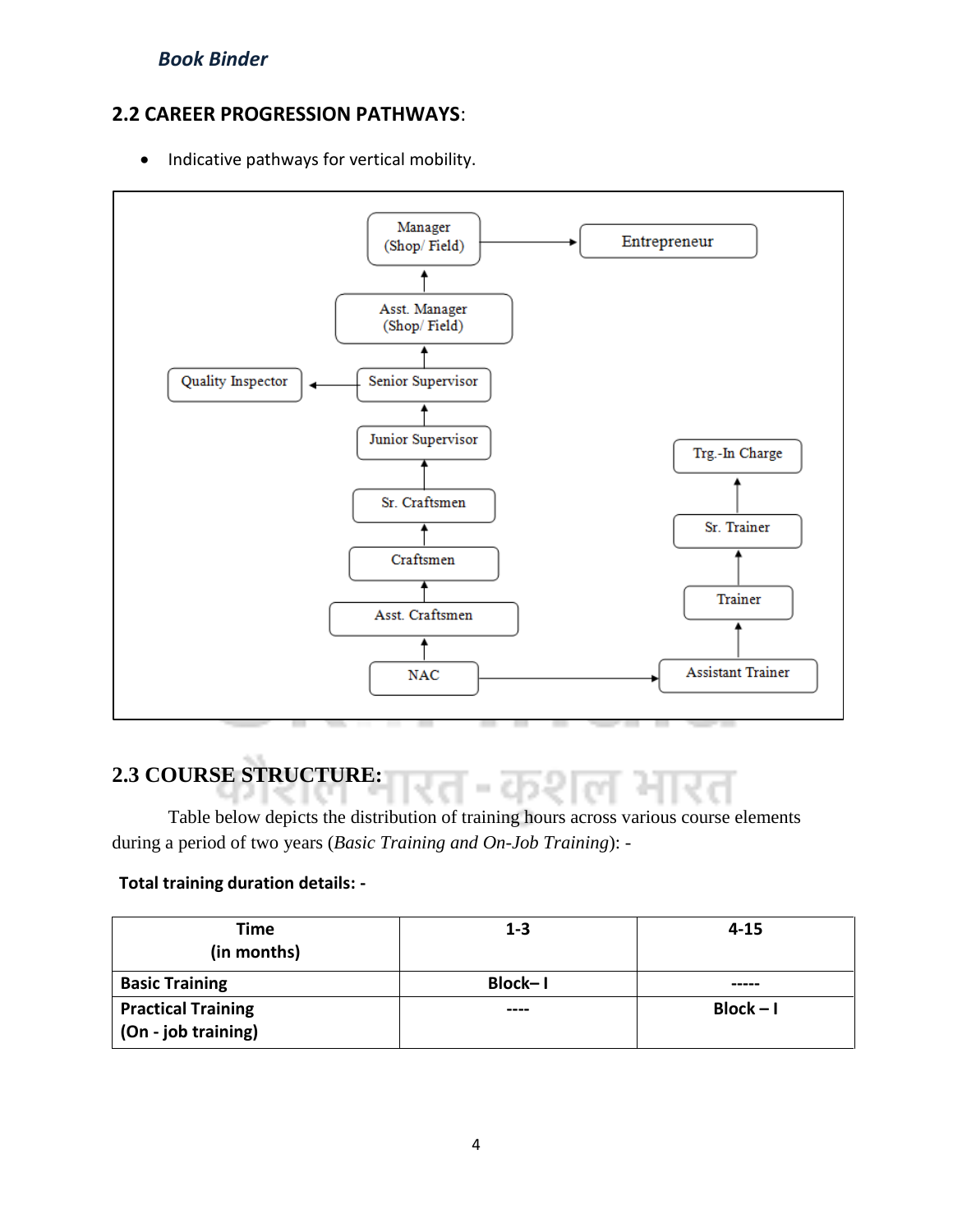#### **A. Basic Training**

For 02 yrs. course (Non-Engg.):- **Total 06 months:** 03 months in 1styr. + 03 months in 2nd yr.)

For 01 yr. course (Non-Engg.):- Total 03 months: 03 months in 1<sup>st</sup> yr.)

| Sl. No.        | <b>Course Element</b>                        | <b>Total Notional Training Hours</b><br>(For 01 yr. Course) |
|----------------|----------------------------------------------|-------------------------------------------------------------|
| 1              | Professional Skill (Trade Practical)         | 270                                                         |
| $\overline{2}$ | Professional Knowledge (Trade Theory)        | 120                                                         |
| 3              | <b>Employability Skills</b>                  | 110                                                         |
|                | <b>Total (including Internal Assessment)</b> | 500                                                         |

#### **B. On-Job Training:-**

For 01 yr. course (Non-Engg.):- (**Total 12 months**)

Notional Training Hours for On-Job Training: 2080 Hrs.

444444444

#### **C. Total training hours:-**

| <b>Duration</b>    | <b>Basic Training</b> | <b>On-Job Training</b> | <b>Total</b> |
|--------------------|-----------------------|------------------------|--------------|
| For 02 yrs. course | 500 hrs.              | 3640 hrs.              | 4140 hrs.    |
| For 01 yr. course  | 500 hrs.              | 2080 hrs.              | 2580 hrs.    |
|                    |                       |                        |              |

#### **2.4 ASSESSMENT & CERTIFICATION:**

The trainee will be tested for his skill, knowledge and attitude during the period of course and at the end of the training programme as notified by Govt of India from time to time. The Employability skills will be tested in first two semesters only.

a) The **Internal assessment** during the period of training will be done by **Formative assessment method** by testing for assessment criteria listed against learning outcomes. The training institute have to maintain individual *trainee portfolio* as detailed in assessment guideline (section-2.4.2). The marks of internal assessment will be as per the template (Annexure – II).

b) The final assessment will be in the form of summative assessment method. The All India Trade Test for awarding NAC will be conducted by NCVT on completion of course as per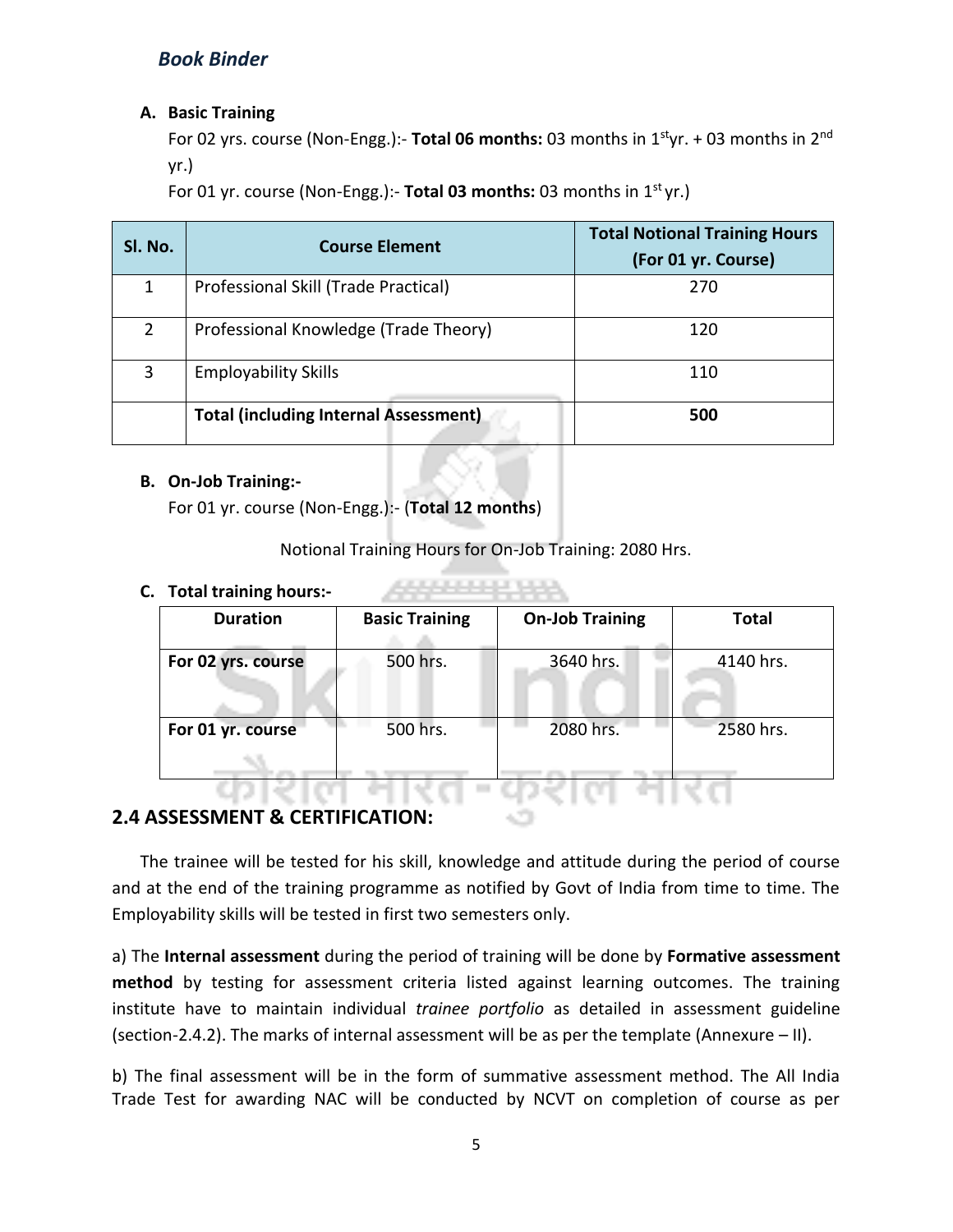guideline of Govt of India. The pattern and marking structure is being notified by govt of India from time to time. **The learning outcome and assessment criteria will be basis for setting question papers for final assessment. The examiner during final examination will also check**  individual trainee's profile as detailed in assessment guideline (section-2.4.2) before giving marks for practical examination.

#### **2.4.1 PASS REGULATION**

The minimum pass percent for Practical is 60% & minimum pass percent for Theory subjects 40%. The candidate pass in each subject conducted under all India trade test.

#### **2.4.2 ASSESSMENT GUIDELINE**

Appropriate arrangements should be made to ensure that there will be no artificial barriers to assessment. The nature of special needs should be taken into account while undertaking assessment. Due consideration should be given while assessing for team work, avoidance/reduction of scrap/wastage and disposal of scarp/wastage as per procedure, behavioral attitude, sensitivity to environment and regularity in training. The sensitivity towards OSHE and self-learning attitude are to be considered while assessing competency.

Assessment will be evidence based comprising the following:

- Job carried out in labs/workshop
- Record book/ daily diary
- Answer sheet of assessment
- Viva-voce
- Progress chart
	- Attendance and punctuality
- **Assignment**
- Project work

Evidences of internal assessments are to be preserved until forthcoming semester examination for audit and verification by examination body. The following marking pattern to be adopted while assessing:

 $\epsilon$ 

ल मार

| <b>Performance Level</b>                                                                                                                                           | <b>Evidence</b>                                                                                    |
|--------------------------------------------------------------------------------------------------------------------------------------------------------------------|----------------------------------------------------------------------------------------------------|
| (a) Weightage in the range of 60 -75% to be allotted during assessment                                                                                             |                                                                                                    |
| For performance in this grade, the<br>candidate with occasional guidance and<br>showing due regard for safety procedures<br>and practices, has produced work which | • Demonstration of good skill in the use of<br>hand tools, machine tools and workshop<br>equipment |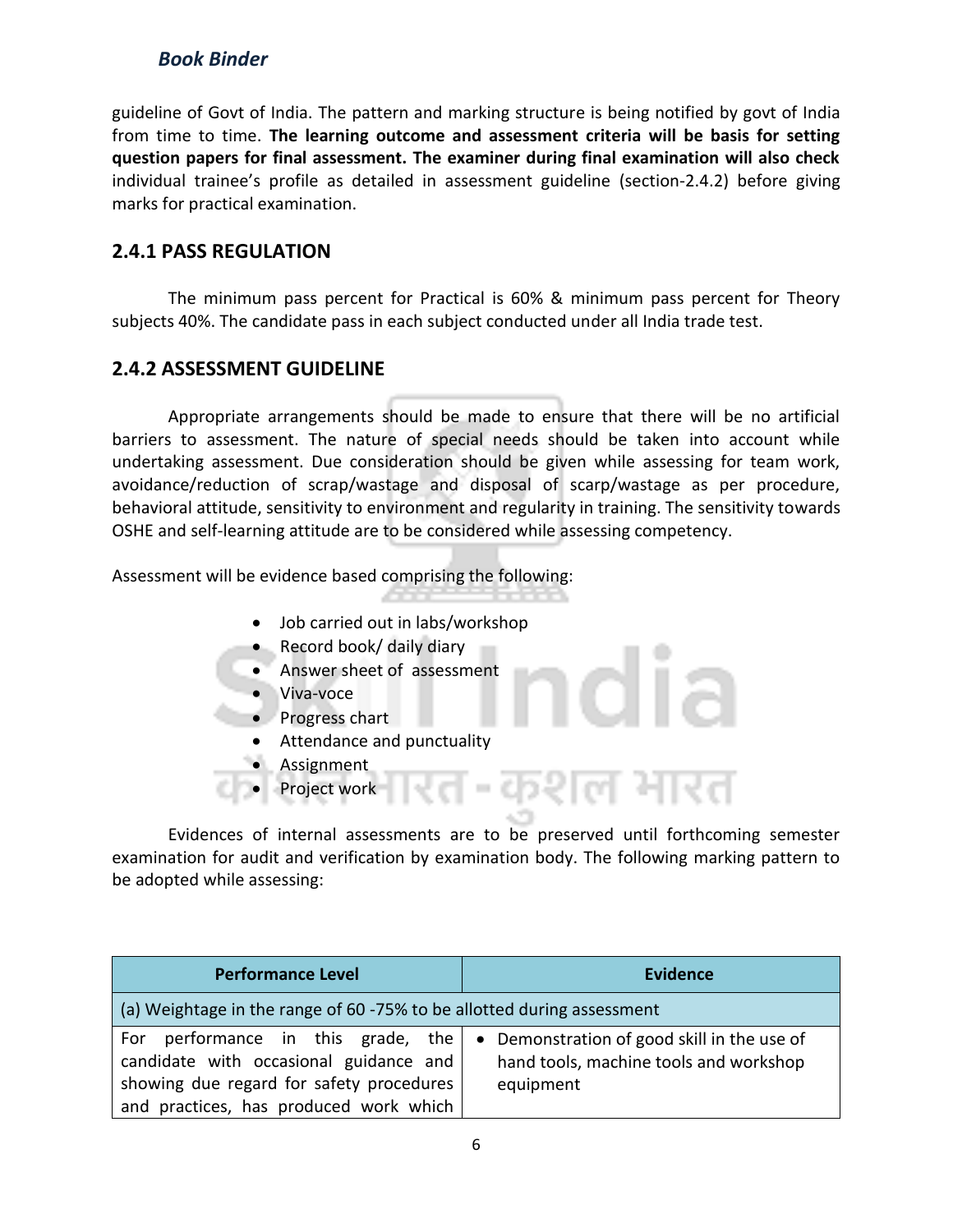| demonstrates attainment of an acceptable<br>standard of craftsmanship.                                                                                                                                                                                                                                       | Below 70% tolerance dimension/accuracy<br>achieved while undertaking different work<br>with those demanded by the<br>component/job/set standards.<br>A fairly good level of neatness and<br>consistency in the finish<br>Occasional support in completing the<br>project/job.                                                                                              |
|--------------------------------------------------------------------------------------------------------------------------------------------------------------------------------------------------------------------------------------------------------------------------------------------------------------|----------------------------------------------------------------------------------------------------------------------------------------------------------------------------------------------------------------------------------------------------------------------------------------------------------------------------------------------------------------------------|
| (b) Weightage in the range of above 75% - 90% to be allotted during assessment                                                                                                                                                                                                                               |                                                                                                                                                                                                                                                                                                                                                                            |
| For this grade, the candidate, with little<br>guidance and showing due regard for safety<br>procedures and practices, has produced<br>work which demonstrates attainment of a<br>reasonable standard of craftsmanship.                                                                                       | Good skill levels in the use of hand tools,<br>machine tools and workshop equipment<br>70-80% tolerance dimension/accuracy<br>achieved while undertaking different work<br>with those demanded by the<br>component/job/set standards.<br>A good level of neatness and consistency in<br>the finish<br>Little support in completing the project/job                         |
| (c) Weightage in the range of above 90% to be allotted during assessment                                                                                                                                                                                                                                     |                                                                                                                                                                                                                                                                                                                                                                            |
| performance<br>For<br>in<br>this<br>grade,<br>the<br>candidate, with minimal or no support in<br>organization and execution and with due<br>regard for safety procedures and practices,<br>has produced work which demonstrates<br>attainment<br>of<br>high<br>standard<br>of<br>a<br>craftsmanship.<br>न शल | High skill levels in the use of hand tools,<br>machine tools and workshop equipment<br>Above 80% tolerance dimension/accuracy<br>$\bullet$<br>achieved while undertaking different work<br>with those demanded by the<br>component/job/set standards.<br>A high level of neatness and consistency in<br>the finish.<br>Minimal or no support in completing the<br>project. |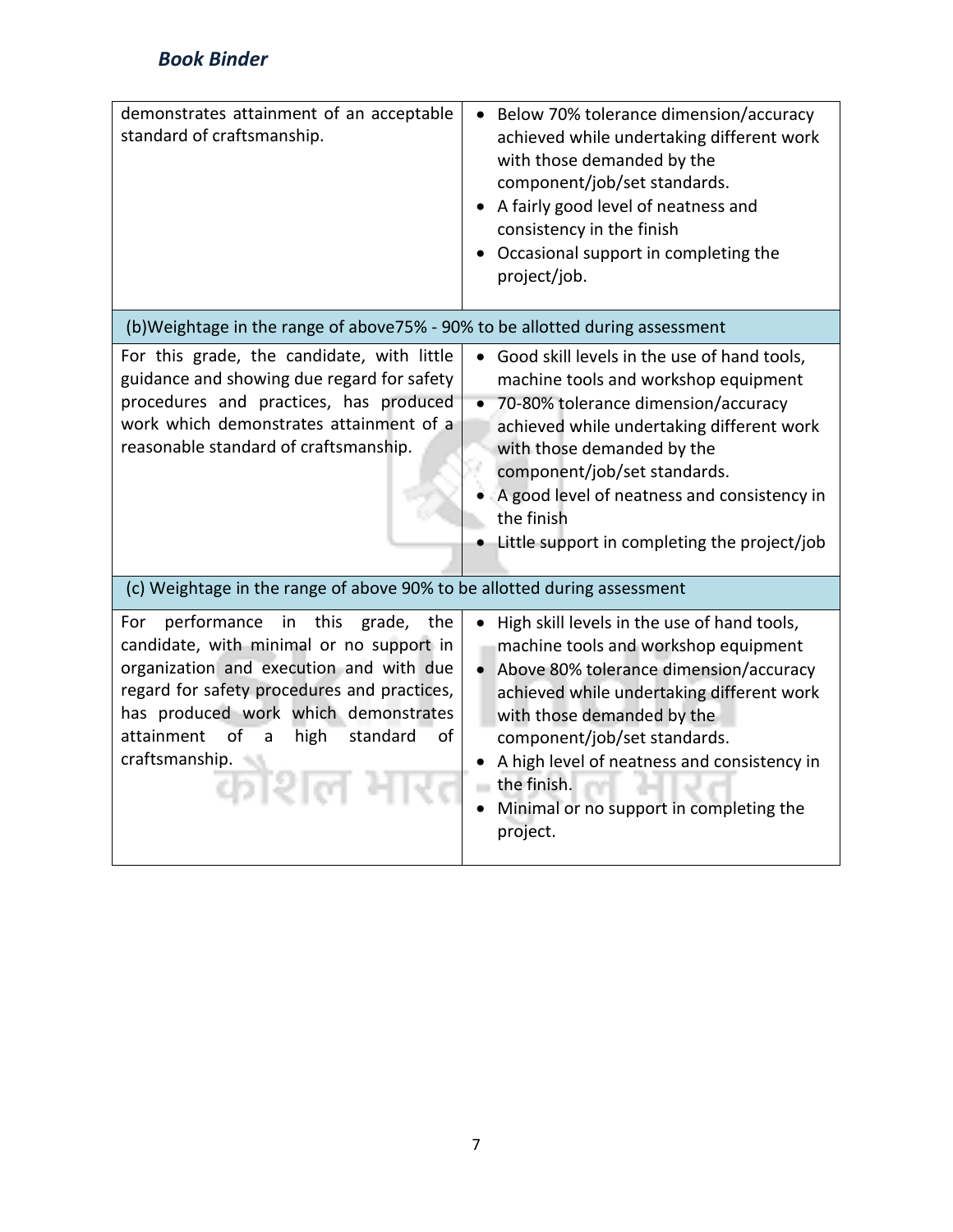#### **Brief description of Job roles:**

- 1. Attach end papers to tops and bottoms of book bodies, using sewing machines, or glue endpapers and signatures together along spines, using brushes or glue machines.
- 2. Compress sewed or glued signatures to reduce books to required thicknesses, using hand presses or smashing machines.
- 3. Cut binder boards to specified dimensions, using board shears, hand cutters, or cutting machines.
- 4. Cut cover material to specified dimensions, and fit and glue material to binder boards manually or by machine.
- 5. Fold and sew printed sheets to form signatures, and assemble signatures in numerical order to form book bodies.
- 6. Glue outside endpapers to covers.
- 7. Imprint and emboss lettering, designs, or numbers on covers, using gold, silver, or colored foil, and stamping machines.
- 8. Insert book bodies in devices that form back edges of books into convex shapes and produce grooves that facilitate attachment of covers.
- 9. Perform highly skilled hand finishing operations, such as grooving and lettering, to bind books.
- 10. Place bound books in presses that exert pressure on covers until glue dries.
- 11. Trim edges of books to size, using cutting or book trimming machines or hand cutters.
- 12. Design original or special bindings for limited editions
- 13. Establish production procedures based on job orders.
- 14. Make boxes or specialty items such as binders and photograph albums.
- 15. Meet with clients, printers, and/or designers to discuss job requirements and binding plans.
- 16. Pack and weigh books, and stack them on pallets to prepare them for shipment.
- 17. Repair, restore, and rebind old or damaged books, including rare books.
- 18. Apply glue to backs of books, using brushes or glue machines, and attach cloth backing and headbands.

#### **Reference NCO - 2015:**

- i) 7323.0100 Book Binder
- ii) 7323.0400 Book Binding Worker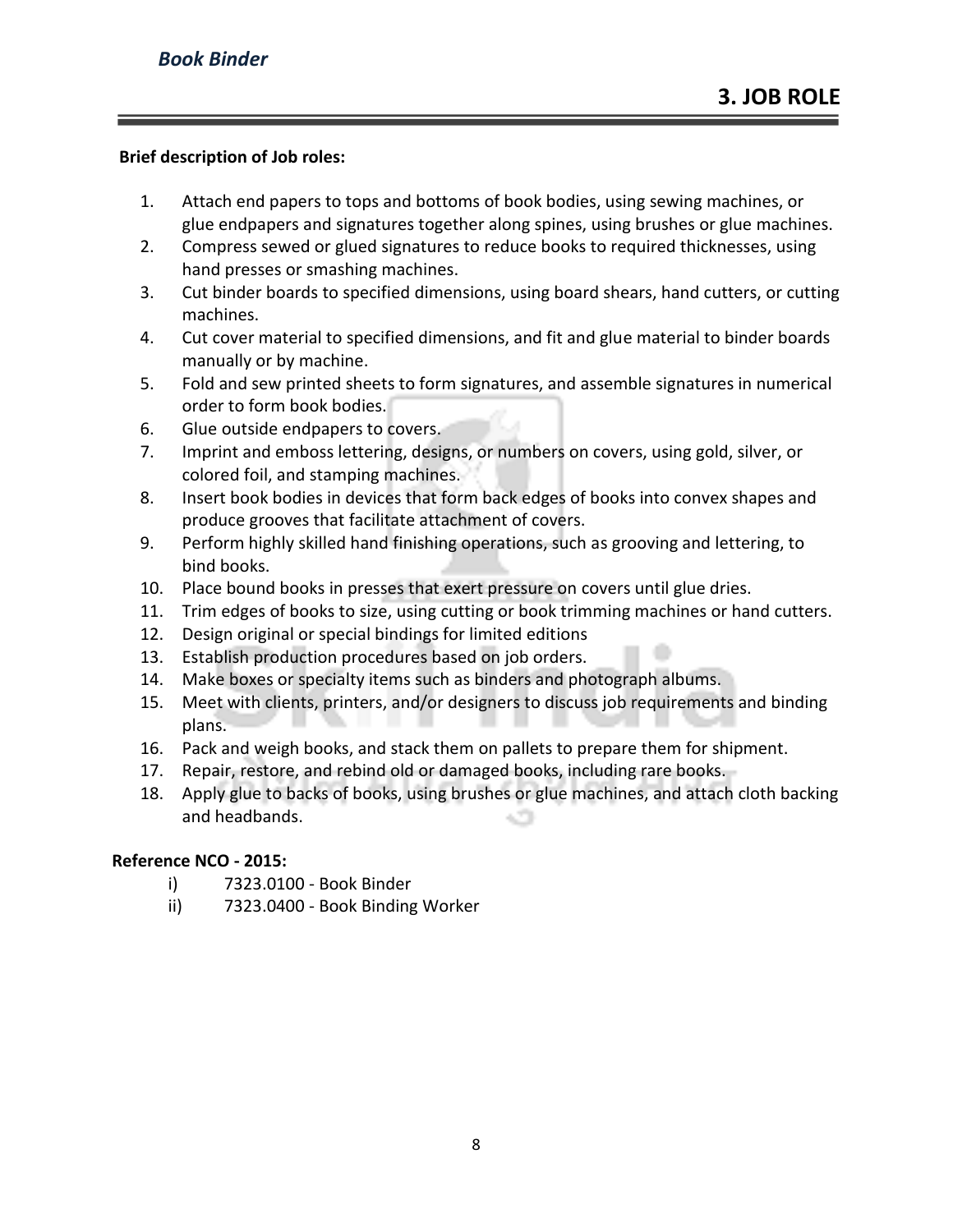œ

NSQF level for Book Binder trade under ATS: **Level 3**

As per notification issued by Govt. of India dated- 27.12.2013 on National Skill Qualification Framework total 10 (Ten) Levels are defined.

Each level of the NSQF is associated with a set of descriptors made up of five outcome statements, which describe in general terms, the minimum knowledge, skills and attributes that a learner needs to acquire in order to be certified for that level.

Each level of the NSQF is described by a statement of learning outcomes in five domains, known as level descriptors. These five domains are:

- a. Process
- b. professional knowledge,
- c. professional skill,
- d. core skill and
- e. Responsibility.

The Broad Learning outcome of Book Binder trade under ATS mostly matches with the Level descriptor at Level- 3.

The NSQF Level- 3 descriptor is given below:

| <b>Level</b> | <b>Process</b><br><b>Required</b>                                                                                     | <b>Professional</b><br><b>Knowledge</b>                                          | <b>Professional</b><br><b>Skill</b>                                                                                   | <b>Core Skill</b>                                                                                                                                                                                                                        | <b>Responsibility</b>                                                                            |
|--------------|-----------------------------------------------------------------------------------------------------------------------|----------------------------------------------------------------------------------|-----------------------------------------------------------------------------------------------------------------------|------------------------------------------------------------------------------------------------------------------------------------------------------------------------------------------------------------------------------------------|--------------------------------------------------------------------------------------------------|
| Level 3      | Person may<br>carry<br>put a job which<br>may require<br>limited range<br>of activities<br>routine and<br>predictable | Basic facts,<br>process and<br>principle<br>applied in<br>trade of<br>employment | Recall and<br>demonstrate<br>practical<br>skill, routine<br>and<br>repetitive in<br>narrow<br>range of<br>application | Communication<br>written and<br>oral,<br>with minimum<br>required clarity,<br>of basic<br>skill<br>arithmetic and<br>algebraic<br>principles,<br>person al<br>banking, basic<br>understanding<br>of social and<br>natural<br>environment | Under close<br>supervision<br>Some<br>Responsibility<br>for own work<br>within defined<br>limit. |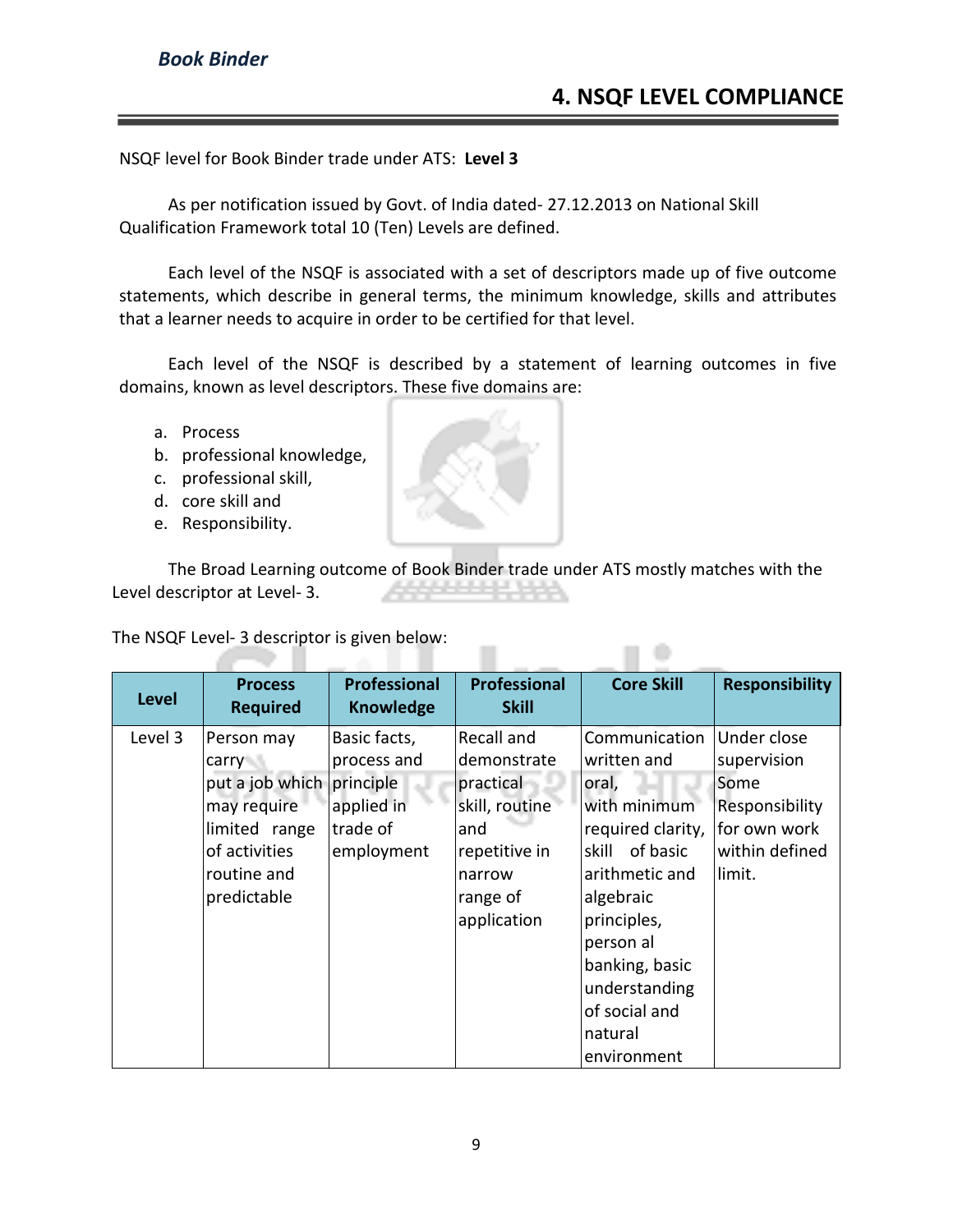#### **5. GENERAL INFORMATION**

| <b>Name of the Trade</b>             | <b>BOOK BINDER</b>                                            |
|--------------------------------------|---------------------------------------------------------------|
| <b>NCO-2015</b>                      | 7323.0100, 7323.0400                                          |
| <b>NSQF Level</b>                    | Level $-3$                                                    |
| <b>Duration of Apprenticeship</b>    |                                                               |
| <b>Training</b>                      | One year +3 months (01 Block of 15 months duration            |
| (Basic Training + On-Job             | including basic training)                                     |
| Training)                            |                                                               |
| <b>Duration of Basic Training</b>    | a) Block $-I$ : 3 months                                      |
|                                      | <b>Total duration of Basic Training: 3 months</b>             |
| <b>Duration of On-Job Training</b>   | a) Block-I: 12 months                                         |
|                                      | <b>Total duration of Practical Training: 12 months</b>        |
| <b>Entry Qualification</b>           | Passed 8th class examination under 10+2 system of             |
|                                      | education or its equivalent.                                  |
| <b>Selection of Apprentices</b>      | The apprentices will be selected as per Apprenticeship Act    |
|                                      | amended time to time.                                         |
| <b>Instructors Qualification for</b> | As per ITI instructors qualifications as amended time to time |
| <b>Basic Training</b>                | for the specific trade.                                       |
| <b>Infrastructure for Basic</b>      | As per related trade of ITI                                   |
| <b>Training</b>                      | <b>ALCOHOL: USA</b>                                           |
| <b>Examination</b>                   | The internal examination/assessment will be held on           |
|                                      | completion of each block.                                     |
|                                      | Final examination for all subjects will be held at the end of |
|                                      | course and same will be conducted by NCVT.                    |
| <b>Rebate to Ex-ITI Trainees</b>     | ------NA-----                                                 |
| <b>CTS trades eligible for Book</b>  | ------NA-----                                                 |
| <b>Binder Apprenticeship</b>         |                                                               |

#### *Note:*

• *Industry may impart training as per above time schedule for different block, however this is not fixed. The industry may adjust the duration of training considering the fact that all the components under the syllabus must be covered. However the flexibility should be given keeping in view that no safety aspects is compromised.*

 $\sim$ 

• *For imparting Basic Training the industry to tie-up with ITIs having such specific trade and affiliated to NCVT.*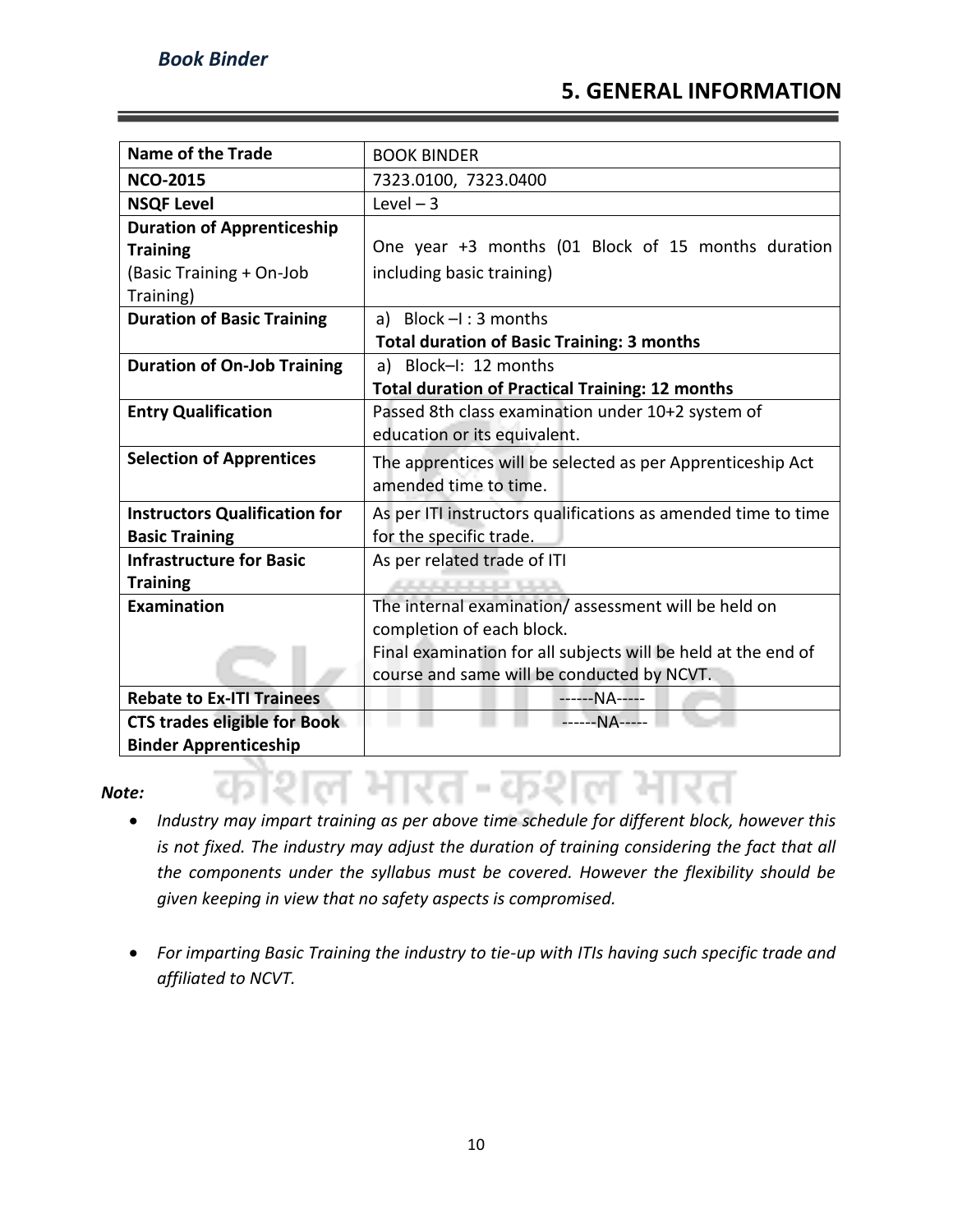#### **6.1GENERIC LEARNING OUTCOME**

The following are minimum broad Common Occupational Skills/ Generic Learning Outcome after completion of the Book Binder course of 02 years duration under ATS.

#### **Block I:-**

- 1. Recognize & comply safe working practices, environment regulation and housekeeping.
- 2. Select and ascertain measuring instrument and measure dimension of components and record data.
- 3. Explain the concept in productivity, quality tools, and labour welfare legislation and apply such in day to day work to improve productivity & quality.
- 4. Explain energy conservation, global warming and pollution and contribute in day to day work by optimally using available resources.
- 5. Explain personnel finance, entrepreneurship and manage/organize related task in day to day work for personal & societal growth.
- 6. Plan and organize the work related to the occupation.

#### **6.2 SPECIFIC LEARNING OUTCOME**

**Block – I** 

- 1. Handling and care of binding materials and equipment
- 2. Jogging the sheets
- 3. Counting the sheets
- 4. Folding sheets by hand
- 5. Gathering & collating, signatures, their use for making up a book
- 6. Stitching hand and wire stitching, side and center stitch
- 7. Book sewing by hand, different kinds of sewing, sawn in sewing, tape sewing, flexible sewing & overcast sewing.
- 8. Use of Guillotine machine ( 3 side trimmer)and safety precautions.
- 9. Adhesives its preparation and use
- 10. Perforating, numbering, eyeleting, equipment used and handling and precautions
- 11. Flush binding, Case binding & Spiral binding of different types
- 12. Edge decoration Guiding, Marbling, Colouring, Tinting indexing, tabbing, gold tooling, Blind tooling
- 13. Paper Testing, physical and chemical properties of paper. Blistering & folding strength, GSM, ph value, sizing material, conditioning etc.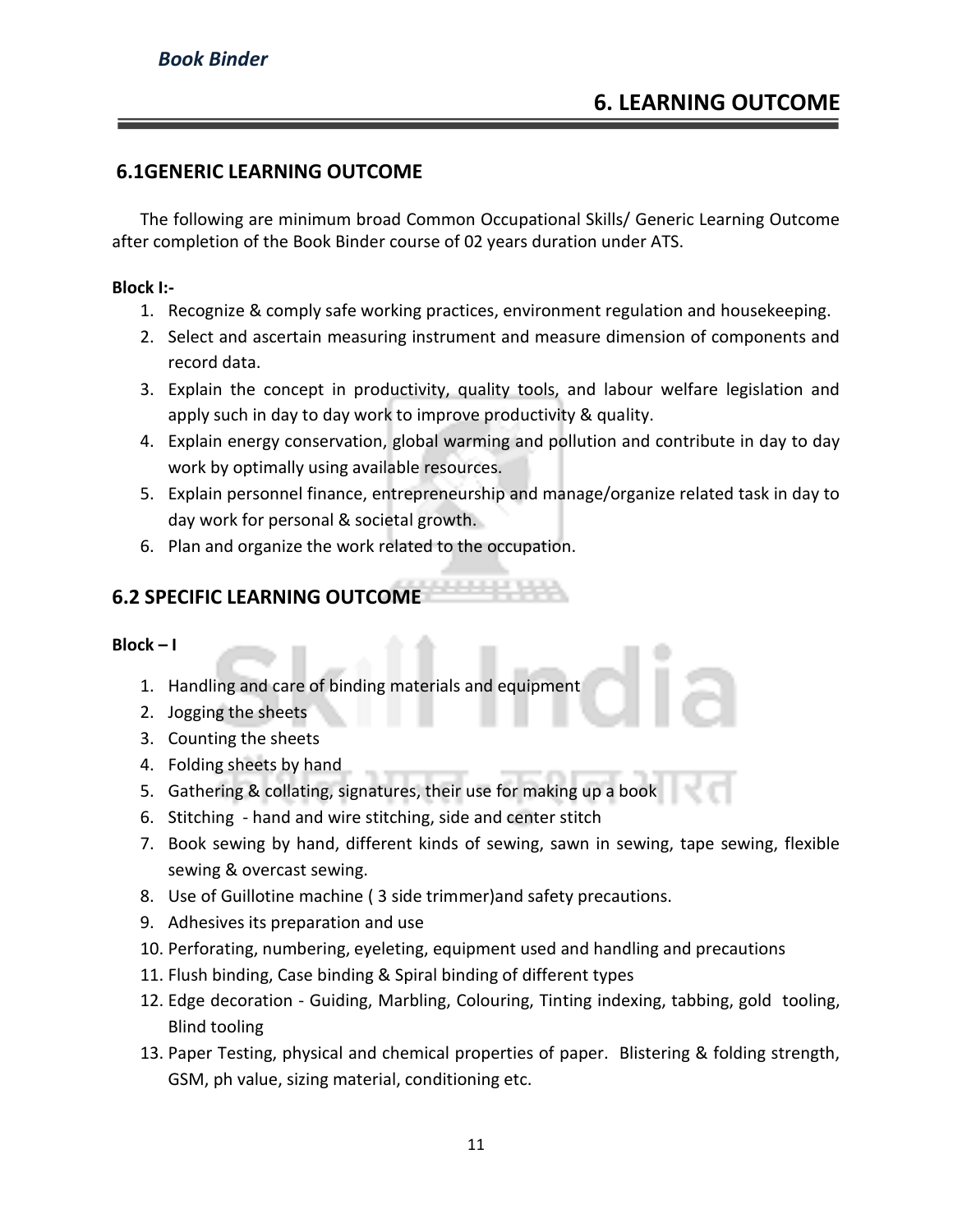- 14. Complex imposing scheme and its relation to the type of folding methods applicable on different kind of printing work on sheet work and half sheet work, upright, oblong, work and turn, work and tumble, work and twist. Inset & Outset sections
- 15. Advanced bindery machines for automatic folding.
- 16. Automatic case making machines
- 17. Automatic sewing Machine
- 18. Automatic numbering machines
- 19. Lamination and spiral binding machine

*Note: Learning outcomes are reflection of total competencies of a trainee and assessment will be carried out as per assessment criteria.*



## Skill India कोशल भारत-कुशल भारत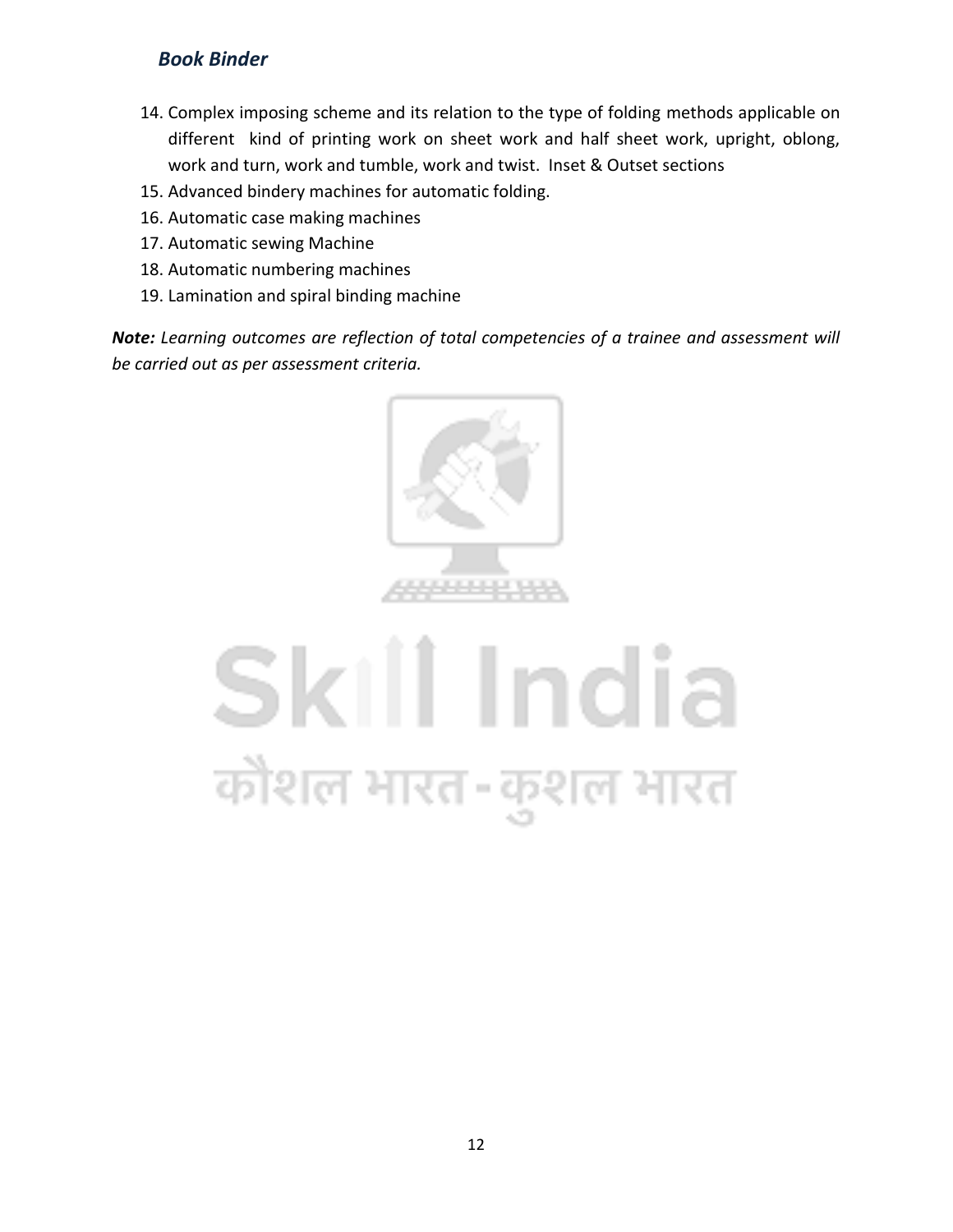### **7. LEARNING OUTCOME WITH ASSESSMENT CRITERIA**

| <b>GENERIC LEARNING OUTCOME</b>                                            |                                                                                                                                                                                                                        |  |  |
|----------------------------------------------------------------------------|------------------------------------------------------------------------------------------------------------------------------------------------------------------------------------------------------------------------|--|--|
| <b>LEARNING OUTCOMES</b>                                                   | <b>ASSESSMENT CRITERIA</b>                                                                                                                                                                                             |  |  |
| 1. Recognize & comply safe<br>working practices,<br>environment regulation | 1.1.<br>Follow and maintain procedures to achieve a safe<br>working environment in line with occupational health<br>and safety regulations and requirements.                                                           |  |  |
| and housekeeping.                                                          | Recognize and report all unsafe situations according<br>1.2.<br>to site policy.                                                                                                                                        |  |  |
|                                                                            | Identify and take necessary precautions on fire and<br>1.3.<br>safety hazards and report according to site policy and<br>procedures.                                                                                   |  |  |
|                                                                            | Identify, handle and<br>off<br>1.4.<br>store<br>dispose<br>$\prime$<br>dangerous/unsalvageable goods<br>and<br>substances<br>according to site policy and procedures following<br>safety regulations and requirements. |  |  |
|                                                                            | Identify and observe site policies and procedures in<br>1.5.<br>regard to illness or accident.                                                                                                                         |  |  |
|                                                                            | 1.6.<br>Identify safety alarms accurately.                                                                                                                                                                             |  |  |
|                                                                            | Report supervisor/ Competent of authority in the event<br>1.7.                                                                                                                                                         |  |  |
|                                                                            | of accident or sickness of any staff and record accident                                                                                                                                                               |  |  |
|                                                                            | details correctly according to site accident/injury                                                                                                                                                                    |  |  |
|                                                                            | procedures.                                                                                                                                                                                                            |  |  |
|                                                                            | Identify and observe site evacuation procedures<br>1.8.<br>according to site policy.                                                                                                                                   |  |  |
|                                                                            | Identify Personal Productive Equipment (PPE) and use<br>1.9.                                                                                                                                                           |  |  |
|                                                                            | the same as per related working environment.                                                                                                                                                                           |  |  |
|                                                                            | Identify basic first aid and use them under different<br>1.10.                                                                                                                                                         |  |  |
|                                                                            | circumstances.                                                                                                                                                                                                         |  |  |
|                                                                            | 1.11.<br>Identify different fire extinguisher and use the same as<br>per requirement.                                                                                                                                  |  |  |
|                                                                            | 1.12. Identify environmental<br>pollution & contribute<br>to<br>avoidance of same.                                                                                                                                     |  |  |
|                                                                            | Take opportunities to use energy and materials in an<br>1.13.                                                                                                                                                          |  |  |
|                                                                            | environmentally friendly manner                                                                                                                                                                                        |  |  |
|                                                                            | 1.14. Avoid waste and dispose waste as per procedure                                                                                                                                                                   |  |  |
|                                                                            | Recognize different components of 5S and apply the<br>1.15.<br>same in the working environment.                                                                                                                        |  |  |
|                                                                            |                                                                                                                                                                                                                        |  |  |
| Select<br>and<br>ascertain<br>2.                                           | 2.1 Select appropriate measuring instruments such as Steel                                                                                                                                                             |  |  |
| measuring instrument and                                                   | Rule, Divider, steel tape, etc. (as per tool list).                                                                                                                                                                    |  |  |
| dimension<br>measure<br>οf                                                 | 2.2 Ascertain the functionality & correctness of the                                                                                                                                                                   |  |  |
| and<br>components<br>record                                                | instrument.                                                                                                                                                                                                            |  |  |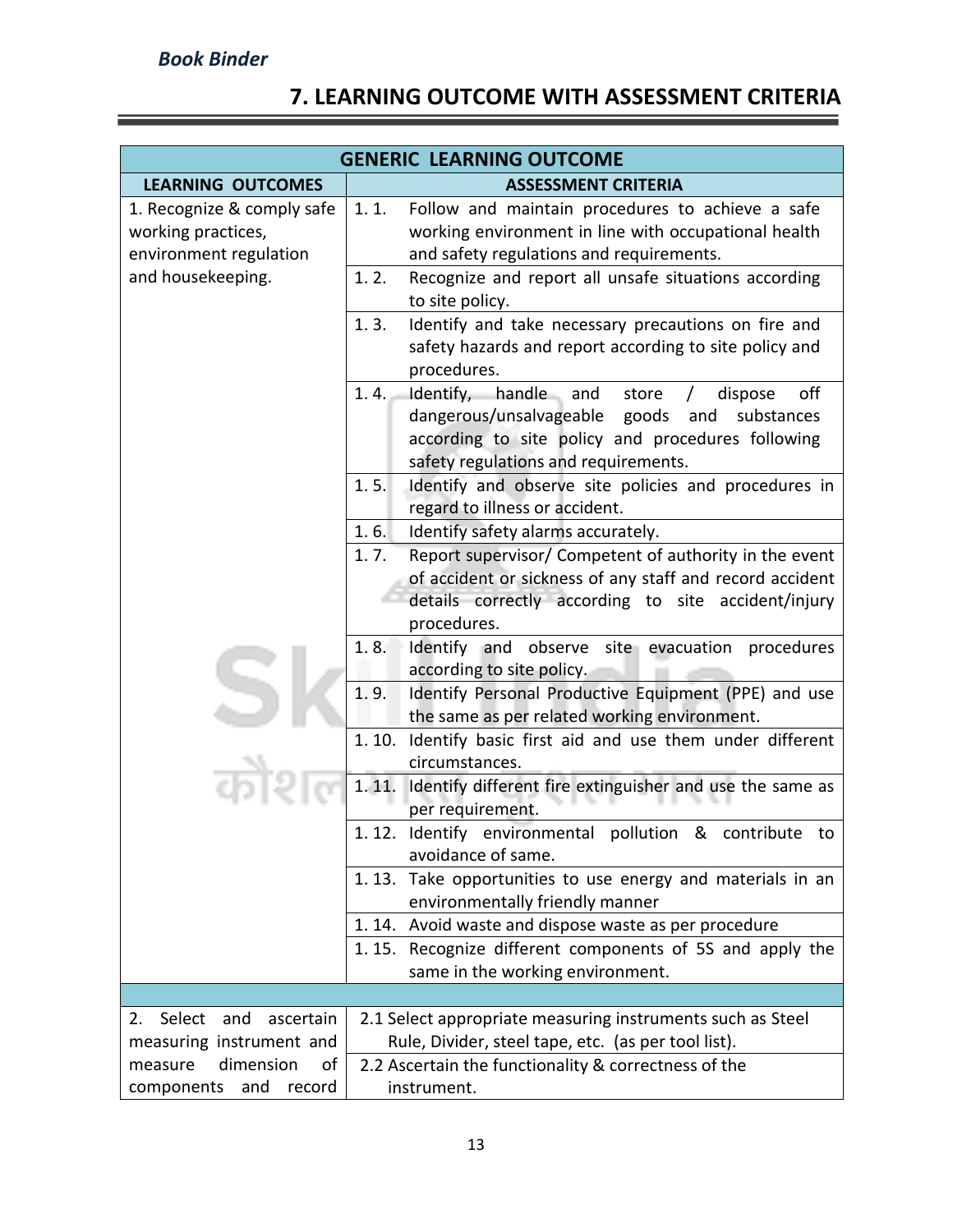| data.                                                                                               | 2.3 Measure dimension of the components & record data to                                                 |  |  |
|-----------------------------------------------------------------------------------------------------|----------------------------------------------------------------------------------------------------------|--|--|
|                                                                                                     | analyze them with given drawing/measurement.                                                             |  |  |
| 3. Explain the concept in                                                                           | 3.1 Explain the concept of productivity and quality tools and                                            |  |  |
| productivity, quality tools,                                                                        | apply during execution of job.                                                                           |  |  |
| labour<br>welfare<br>and                                                                            | 3.2 Understand the basic concept of labour welfare legislation                                           |  |  |
| legislation and apply such                                                                          | and adhere to responsibilities and remain sensitive towards                                              |  |  |
| in day to day work to                                                                               | such laws.                                                                                               |  |  |
| productivity<br>improve<br>&                                                                        | 3.2 Knows benefits guaranteed under various acts                                                         |  |  |
| quality.                                                                                            |                                                                                                          |  |  |
|                                                                                                     |                                                                                                          |  |  |
| Explain<br>4.<br>energy                                                                             | 4.1 Explain the concept of energy conservation, global                                                   |  |  |
| conservation,<br>global                                                                             | warming, pollution and utilize the available recourses                                                   |  |  |
| warming and pollution and<br>contribute in day to day                                               | optimally<br>& remain sensitive to avoid environment                                                     |  |  |
| work by optimally using                                                                             | pollution.<br>4.2 Dispose waste following standard procedure.                                            |  |  |
| available resources.                                                                                |                                                                                                          |  |  |
|                                                                                                     |                                                                                                          |  |  |
| 5. Explain personnel                                                                                | 5.1 Explain personnel finance and entrepreneurship.                                                      |  |  |
| finance, entrepreneurship                                                                           | 5.2 Explain role of Various Schemes and Institutes for self-                                             |  |  |
| and manage/organize                                                                                 | employment i.e. DIC, SIDA, SISI, NSIC, SIDO, Idea for                                                    |  |  |
| related task in day to day                                                                          | financing/ non financing support agencies to familiarizes                                                |  |  |
| work for personal &                                                                                 | with the Policies /Programmes & procedure & the available                                                |  |  |
| societal growth.                                                                                    | scheme.                                                                                                  |  |  |
|                                                                                                     | 5.3 Prepare Project report to become an entrepreneur for                                                 |  |  |
|                                                                                                     | submission to financial institutions.                                                                    |  |  |
|                                                                                                     |                                                                                                          |  |  |
| 6. Plan and organize the                                                                            | 6.1 Use documents, drawings and recognize hazards in the                                                 |  |  |
| related<br>to<br>the<br>work                                                                        | work site.                                                                                               |  |  |
| occupation.                                                                                         | 6.2 Plan workplace/assembly location with due consideration                                              |  |  |
|                                                                                                     | to operational stipulation                                                                               |  |  |
| The C                                                                                               | 6.3 Communicate effectively with others and plan project tasks                                           |  |  |
|                                                                                                     | 6.4 Assign roles and responsibilities of the co-trainees for                                             |  |  |
|                                                                                                     | execution of the task effectively and monitor the same.                                                  |  |  |
| <b>SPECIFIC OUTCOME</b>                                                                             |                                                                                                          |  |  |
| <b>Block-I (Section:10 in the competency based curriculum)</b>                                      |                                                                                                          |  |  |
| Assessment Criteria i.e. the standard of performance, for each specific learning outcome mentioned  |                                                                                                          |  |  |
| under block - I (section: 10) must ensure that the trainee achieves well developed skill with clear |                                                                                                          |  |  |
| choice of procedure in familiar context. Assessment criteria should broadly cover the aspect of     |                                                                                                          |  |  |
|                                                                                                     | Planning (Identify, ascertain, etc.); Execution 1)Perform, illustration, etc. by applying basic methods, |  |  |
|                                                                                                     | tools, materials and information 2) Knowledge of basic facts, process and principle applied in           |  |  |
|                                                                                                     | trade of employment3) Basic Mathematical Skills and Checking/ Testing to ensure functionality            |  |  |
| during the assessment of each outcome. The assessments parameters must also ascertain that the      |                                                                                                          |  |  |

*candidate is responsible for own work within defined limit.*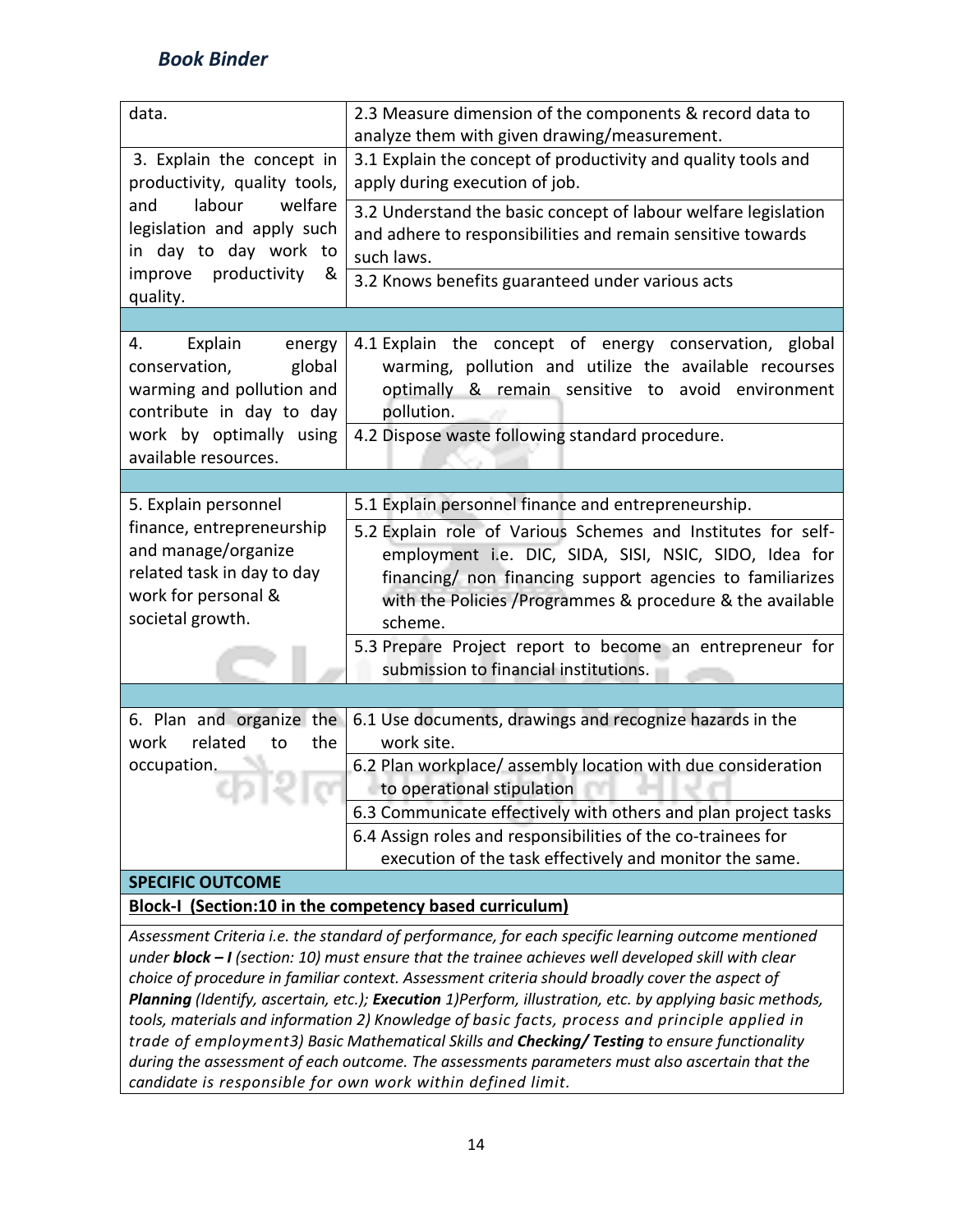۳

#### **BASIC TRAINING (Block – I) Duration: (03) Three Months**

| <b>Week</b><br>No. | <b>Professional Skills (Trade Practical)</b>                                                                                                                                                                             | <b>Professional Knowledge (Trade Theory)</b>                                                                                                                                                                      |
|--------------------|--------------------------------------------------------------------------------------------------------------------------------------------------------------------------------------------------------------------------|-------------------------------------------------------------------------------------------------------------------------------------------------------------------------------------------------------------------|
| 1.                 | Familiarization & orientation of the<br>course                                                                                                                                                                           | <b>Introduction of Book Binder</b>                                                                                                                                                                                |
| 2.<br>3.           | Familiarization with the general tools<br>and equipment used in printing<br>industry.<br>Cleaning/lubricating and general<br>maintenance of the machinery &<br>equipment<br>Jogging the sheets, Counting the sheets,     | Safety precautions:<br>a. Workshop safety rules<br>b. Tools (advantages & disadvantages)<br>safety rules<br>c. Machine safety rules and<br>d. Personal safety rules.<br>Standard Paper sizes, Indian and British. |
|                    | Folding the sheets by hand                                                                                                                                                                                               | Divisions, sub-divisions, kinds, qualities<br>and its suitability to different printing<br>jobs. Handling & care of printed and<br>unprinted paper.                                                               |
| 4.                 | Standard folding/standard folding<br>schemes of 16 pages<br>Rules of imposition, Simple imposing<br>scheme and its relation to the type of<br>folding methods applicable, Lining up<br>table, Lay out sheets preparation | Simple imposing scheme and its relation<br>to the type of folding methods applicable<br>upto 16 pages                                                                                                             |
| 5.                 | Gathering & collating, signatures, their<br>use for making up a book                                                                                                                                                     | <b>Classification of various Book Binder</b><br>methods                                                                                                                                                           |
| 6.                 | Use of Guillotine machine (3 side<br>trimmer) and safety precautions.                                                                                                                                                    | Machinery & Equipment used in Binding -<br>Guillotine, three sides trimmer,<br>perforating, etc., handling, care and<br>safety precautions.                                                                       |
| 7.                 | Stitching - hand and wire stitching, side<br>and center stitch.<br>Book sewing by hand, different kinds of<br>sewing, sawn in sewing, tape sewing,<br>flexible sewing & overcast sewing                                  | Stitching & sewing, hand & machine<br>methods.                                                                                                                                                                    |
| 8.                 | Forwarding operations, Case making<br>and finishing Operation<br>Rounding and backing, tipping knocking<br>and counting                                                                                                  | Forwarding operations, Case making and<br>finishing operation: Rounding and<br>backing, tipping knocking and counting<br>backing, case making by hand, tools<br>required                                          |
| 9.                 | Adhesives its preparation and use<br>All kinds of End papers pasting                                                                                                                                                     | Gathering and collating, signature and<br>their use, End paper, kinds and purpose                                                                                                                                 |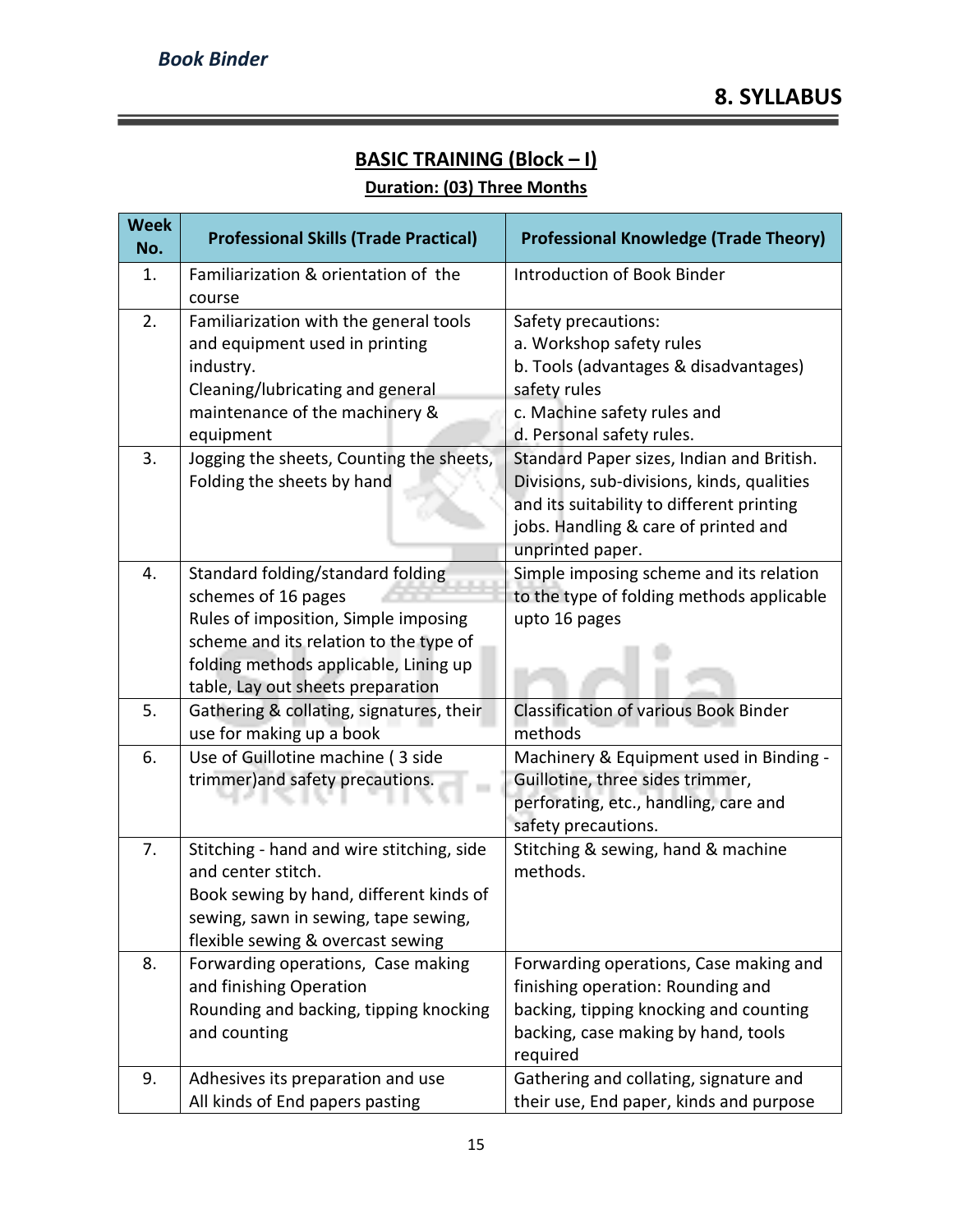| 10. | Edge decoration - Guiding, Marbling,          | Tipping and pasting of plates, maps etc. |  |
|-----|-----------------------------------------------|------------------------------------------|--|
|     | Colouring, Tinting indexing, tabbing,         |                                          |  |
|     | gold tooling, Blind tooling                   |                                          |  |
| 11  | Perforating, numbering, eyeleting,            | <b>Binding Room Tools, Materials</b>     |  |
|     | equipment used and handling and               | &equipments.                             |  |
|     | precautions                                   |                                          |  |
| 12  | Flush binding, Case binding,                  | Miscellaneous binding                    |  |
|     | Spiral binding of different types             |                                          |  |
| 13  | <b>Internal Assessment/Examination 03days</b> |                                          |  |

**Note: -** *More emphasis to be given on video/real-life pictures during theoretical classes. Some real-life pictures/videos of related industry operations may be shown to the trainees to give a feel of Industry and their future assignment.*



## Skill India कोशल भारत-कुशल भारत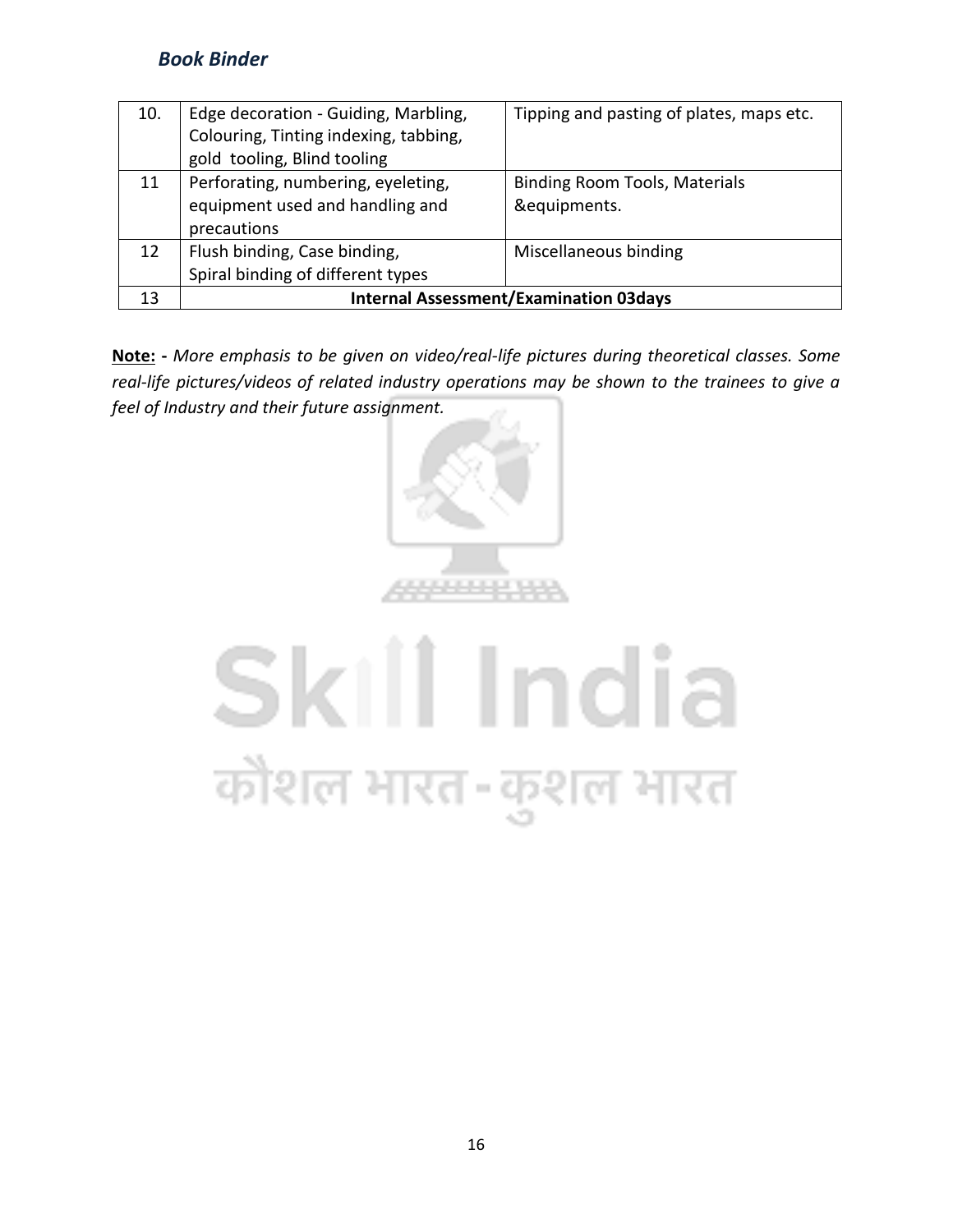#### **9.1 EMPLOYABILITY SKILLS**

 **(DURATION: - 110 HRS.)**

| $Block - I$               |                                                                                |  |  |  |  |  |  |  |  |  |
|---------------------------|--------------------------------------------------------------------------------|--|--|--|--|--|--|--|--|--|
| (Duration - 110 hrs.)     |                                                                                |  |  |  |  |  |  |  |  |  |
| 1. English Literacy       |                                                                                |  |  |  |  |  |  |  |  |  |
| Duration: 20 Hrs.         | :09<br><b>Marks</b>                                                            |  |  |  |  |  |  |  |  |  |
| Pronunciation             | Accentuation (mode of pronunciation) on simple words, Diction                  |  |  |  |  |  |  |  |  |  |
|                           | (use of word and speech)                                                       |  |  |  |  |  |  |  |  |  |
| <b>Functional Grammar</b> | Transformation of sentences, Voice change, Change of tense,                    |  |  |  |  |  |  |  |  |  |
|                           | Spellings.                                                                     |  |  |  |  |  |  |  |  |  |
|                           |                                                                                |  |  |  |  |  |  |  |  |  |
| <b>Reading</b>            | Reading and understanding simple sentences about self, work and<br>environment |  |  |  |  |  |  |  |  |  |
|                           |                                                                                |  |  |  |  |  |  |  |  |  |
| <b>Writing</b>            | Construction of simple sentences Writing<br>simple English                     |  |  |  |  |  |  |  |  |  |
|                           |                                                                                |  |  |  |  |  |  |  |  |  |
| Speaking / Spoken         | Speaking with preparation on self, on family, on friends/ classmates,          |  |  |  |  |  |  |  |  |  |
| <b>English</b>            | on know, picture reading gain confidence through role-playing and              |  |  |  |  |  |  |  |  |  |
|                           | discussions on current happening job description, asking about                 |  |  |  |  |  |  |  |  |  |
|                           | someone's job habitual actions. Cardinal (fundamental) numbers                 |  |  |  |  |  |  |  |  |  |
|                           | ordinal numbers. Taking messages, passing messages on and filling in           |  |  |  |  |  |  |  |  |  |
|                           | message forms Greeting and introductions office hospitality, Resumes           |  |  |  |  |  |  |  |  |  |
|                           | or curriculum vita essential parts, letters of application reference to        |  |  |  |  |  |  |  |  |  |
|                           | previous communication.                                                        |  |  |  |  |  |  |  |  |  |
|                           |                                                                                |  |  |  |  |  |  |  |  |  |
| 2. I.T. Literacy          |                                                                                |  |  |  |  |  |  |  |  |  |
| Duration: 20 Hrs.         | <b>Marks</b><br>:09                                                            |  |  |  |  |  |  |  |  |  |
| <b>Basics of Computer</b> | Introduction, Computer and<br>its applications, Hardware<br>and                |  |  |  |  |  |  |  |  |  |
|                           | peripherals, Switching on-Starting and shutting down of computer.              |  |  |  |  |  |  |  |  |  |
| <b>Computer Operating</b> | Basics of Operating System, WINDOWS, The user interface of                     |  |  |  |  |  |  |  |  |  |
|                           | Windows OS, Create, Copy, Move and delete Files and Folders, Use of            |  |  |  |  |  |  |  |  |  |
| System                    | External memory like pen drive, CD, DVD etc, Use of Common                     |  |  |  |  |  |  |  |  |  |
|                           | applications.                                                                  |  |  |  |  |  |  |  |  |  |
|                           |                                                                                |  |  |  |  |  |  |  |  |  |
| Word processing and       | Basic operating of Word Processing, Creating, opening and closing              |  |  |  |  |  |  |  |  |  |
| Worksheet                 | Documents, use of shortcuts, Creating and Editing of Text, Formatting          |  |  |  |  |  |  |  |  |  |
|                           | the Text, Insertion & creation of Tables. Printing document.                   |  |  |  |  |  |  |  |  |  |
|                           | Basics of Excel worksheet, understanding basic commands, creating              |  |  |  |  |  |  |  |  |  |
|                           | simple worksheets, understanding sample worksheets, use of simple              |  |  |  |  |  |  |  |  |  |
|                           | formulas and functions, Printing of simple excel sheets.                       |  |  |  |  |  |  |  |  |  |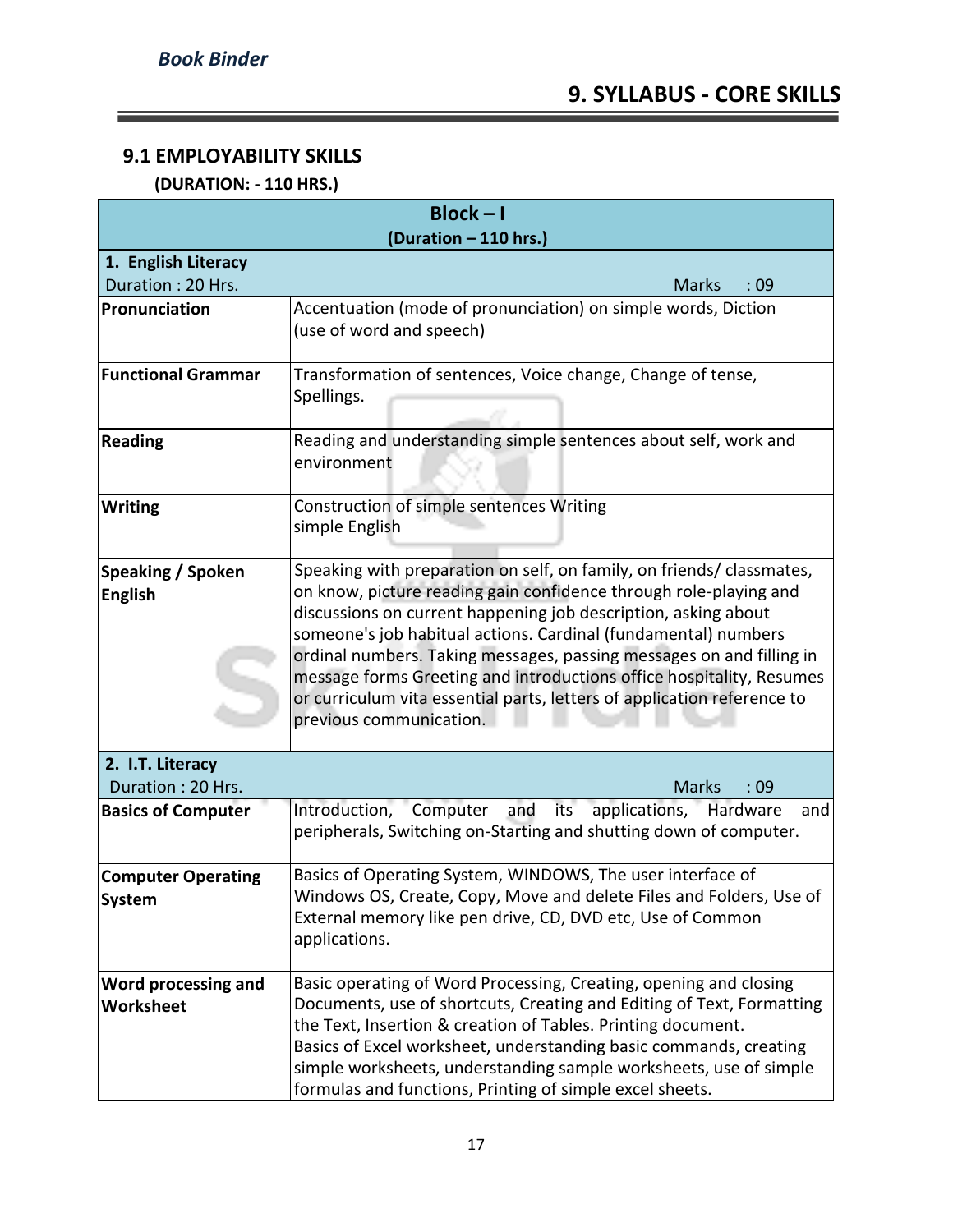| <b>Computer Networking</b><br>and Internet | Basic of computer Networks (using real life examples), Definitions of<br>Local Area Network (LAN), Wide Area Network (WAN), Internet,<br>Concept of Internet (Network of Networks),<br>Meaning of World Wide Web (WWW), Web Browser, Web Site, Web<br>page and Search Engines. Accessing the Internet using Web Browser,<br>Downloading and Printing Web Pages, Opening an email account and<br>use of email. Social media sites and its implication.<br>Information Security and antivirus tools, Do's and Don'ts in<br>Information Security, Awareness of IT - ACT, types of cyber crimes. |  |  |  |  |  |  |
|--------------------------------------------|----------------------------------------------------------------------------------------------------------------------------------------------------------------------------------------------------------------------------------------------------------------------------------------------------------------------------------------------------------------------------------------------------------------------------------------------------------------------------------------------------------------------------------------------------------------------------------------------|--|--|--|--|--|--|
| 2. Communication Skills                    |                                                                                                                                                                                                                                                                                                                                                                                                                                                                                                                                                                                              |  |  |  |  |  |  |
| Duration: 15 Hrs.                          | Marks: 07                                                                                                                                                                                                                                                                                                                                                                                                                                                                                                                                                                                    |  |  |  |  |  |  |
| Introduction to                            | Communication and its importance                                                                                                                                                                                                                                                                                                                                                                                                                                                                                                                                                             |  |  |  |  |  |  |
| <b>Communication Skills</b>                | Principles of Effective communication                                                                                                                                                                                                                                                                                                                                                                                                                                                                                                                                                        |  |  |  |  |  |  |
|                                            | Types of communication - verbal, non verbal, written, email, talking                                                                                                                                                                                                                                                                                                                                                                                                                                                                                                                         |  |  |  |  |  |  |
|                                            | on phone.                                                                                                                                                                                                                                                                                                                                                                                                                                                                                                                                                                                    |  |  |  |  |  |  |
|                                            | Non verbal communication -characteristics, components-Para-                                                                                                                                                                                                                                                                                                                                                                                                                                                                                                                                  |  |  |  |  |  |  |
|                                            | language                                                                                                                                                                                                                                                                                                                                                                                                                                                                                                                                                                                     |  |  |  |  |  |  |
|                                            | Body language                                                                                                                                                                                                                                                                                                                                                                                                                                                                                                                                                                                |  |  |  |  |  |  |
|                                            | Barriers to communication and dealing with barriers.                                                                                                                                                                                                                                                                                                                                                                                                                                                                                                                                         |  |  |  |  |  |  |
|                                            |                                                                                                                                                                                                                                                                                                                                                                                                                                                                                                                                                                                              |  |  |  |  |  |  |
|                                            | Handling nervousness/ discomfort.                                                                                                                                                                                                                                                                                                                                                                                                                                                                                                                                                            |  |  |  |  |  |  |
|                                            |                                                                                                                                                                                                                                                                                                                                                                                                                                                                                                                                                                                              |  |  |  |  |  |  |
| <b>Listening Skills</b>                    | Listening-hearing and listening, effective listening, barriers to                                                                                                                                                                                                                                                                                                                                                                                                                                                                                                                            |  |  |  |  |  |  |
|                                            | effective listening guidelines for effective listening.                                                                                                                                                                                                                                                                                                                                                                                                                                                                                                                                      |  |  |  |  |  |  |
|                                            | Triple- A Listening - Attitude, Attention & Adjustment.<br><b>Active Listening Skills.</b>                                                                                                                                                                                                                                                                                                                                                                                                                                                                                                   |  |  |  |  |  |  |
|                                            |                                                                                                                                                                                                                                                                                                                                                                                                                                                                                                                                                                                              |  |  |  |  |  |  |
| <b>Motivational Training</b>               | <b>Characteristics Essential to Achieving Success.</b>                                                                                                                                                                                                                                                                                                                                                                                                                                                                                                                                       |  |  |  |  |  |  |
|                                            | The Power of Positive Attitude.                                                                                                                                                                                                                                                                                                                                                                                                                                                                                                                                                              |  |  |  |  |  |  |
|                                            | Self awareness                                                                                                                                                                                                                                                                                                                                                                                                                                                                                                                                                                               |  |  |  |  |  |  |
|                                            | Importance of Commitment                                                                                                                                                                                                                                                                                                                                                                                                                                                                                                                                                                     |  |  |  |  |  |  |
|                                            | <b>Ethics and Values</b><br>יצור ויי אי                                                                                                                                                                                                                                                                                                                                                                                                                                                                                                                                                      |  |  |  |  |  |  |
|                                            | Ways to Motivate Oneself                                                                                                                                                                                                                                                                                                                                                                                                                                                                                                                                                                     |  |  |  |  |  |  |
|                                            | Personal Goal setting and Employability Planning.                                                                                                                                                                                                                                                                                                                                                                                                                                                                                                                                            |  |  |  |  |  |  |
|                                            |                                                                                                                                                                                                                                                                                                                                                                                                                                                                                                                                                                                              |  |  |  |  |  |  |
| <b>Facing Interviews</b>                   | Manners, Etiquettes, Dress code for an interview                                                                                                                                                                                                                                                                                                                                                                                                                                                                                                                                             |  |  |  |  |  |  |
|                                            | Do's & Don'ts for an interview.                                                                                                                                                                                                                                                                                                                                                                                                                                                                                                                                                              |  |  |  |  |  |  |
|                                            |                                                                                                                                                                                                                                                                                                                                                                                                                                                                                                                                                                                              |  |  |  |  |  |  |
| <b>Behavioral Skills</b>                   | Problem Solving                                                                                                                                                                                                                                                                                                                                                                                                                                                                                                                                                                              |  |  |  |  |  |  |
|                                            | <b>Confidence Building</b>                                                                                                                                                                                                                                                                                                                                                                                                                                                                                                                                                                   |  |  |  |  |  |  |
|                                            | Attitude                                                                                                                                                                                                                                                                                                                                                                                                                                                                                                                                                                                     |  |  |  |  |  |  |
| 3. Entrepreneurship Skills                 |                                                                                                                                                                                                                                                                                                                                                                                                                                                                                                                                                                                              |  |  |  |  |  |  |
| Duration: 15 Hrs.                          | Marks: 06                                                                                                                                                                                                                                                                                                                                                                                                                                                                                                                                                                                    |  |  |  |  |  |  |
| <b>Concept of</b>                          | Entrepreneur - Entrepreneurship - Enterprises:-Conceptual issue                                                                                                                                                                                                                                                                                                                                                                                                                                                                                                                              |  |  |  |  |  |  |
| Entrepreneurship                           | Entrepreneurship vs. management, Entrepreneurial motivation.                                                                                                                                                                                                                                                                                                                                                                                                                                                                                                                                 |  |  |  |  |  |  |
|                                            |                                                                                                                                                                                                                                                                                                                                                                                                                                                                                                                                                                                              |  |  |  |  |  |  |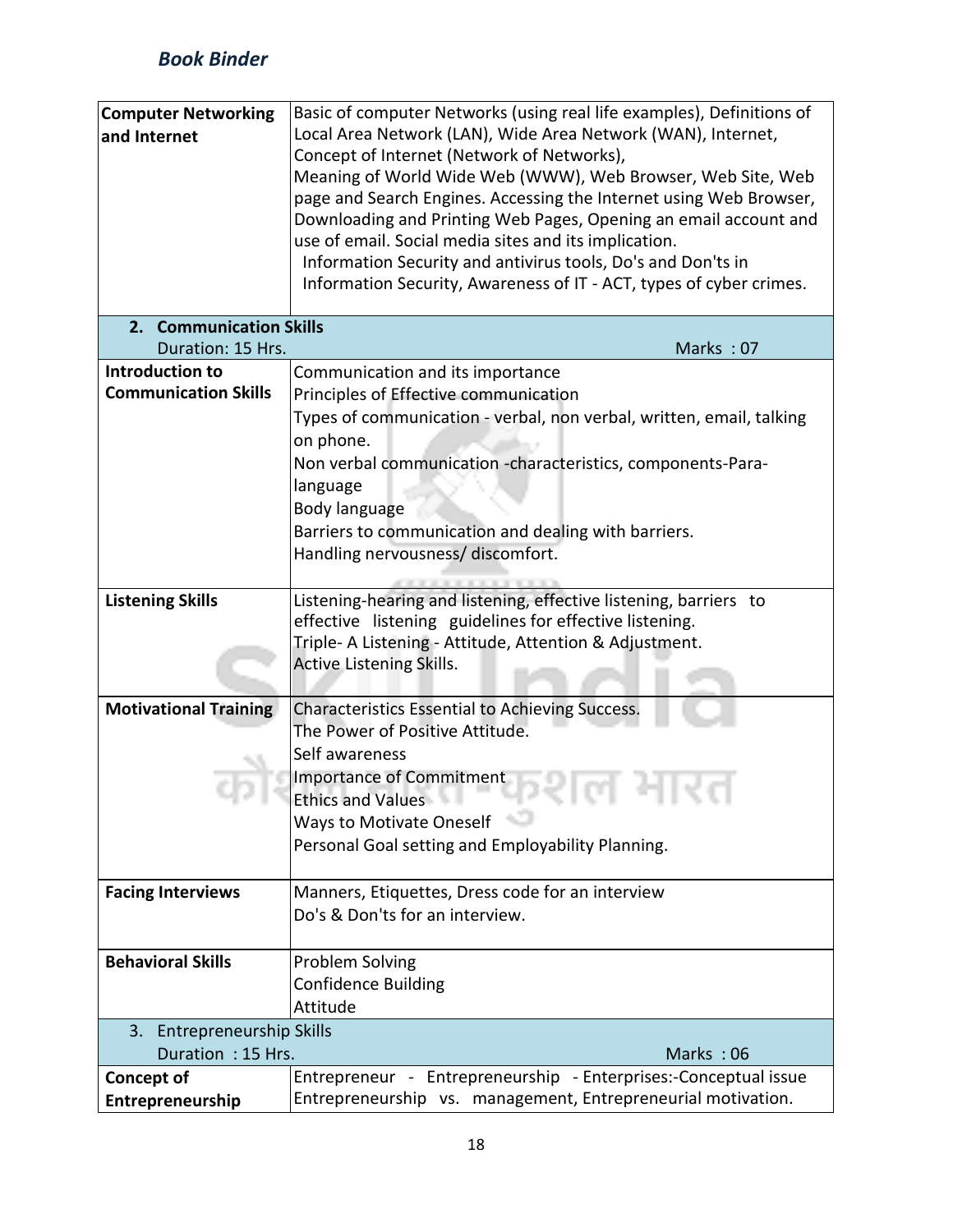|                                  | Performance & Record, Role & Function of entrepreneurs in relation                                                                              |  |  |  |  |  |  |  |  |  |
|----------------------------------|-------------------------------------------------------------------------------------------------------------------------------------------------|--|--|--|--|--|--|--|--|--|
|                                  | to the enterprise & relation to the economy, Source of business ideas,<br>Entrepreneurial opportunities, The process of setting up a business.  |  |  |  |  |  |  |  |  |  |
| <b>Project Preparation &amp;</b> | Qualities of a good Entrepreneur, SWOT and Risk Analysis. Concept &                                                                             |  |  |  |  |  |  |  |  |  |
| <b>Marketing analysis</b>        | application of PLC, Sales & distribution Management. Different                                                                                  |  |  |  |  |  |  |  |  |  |
|                                  | Between Small Scale & Large Scale Business, Market Survey, Method                                                                               |  |  |  |  |  |  |  |  |  |
|                                  | of marketing, Publicity and advertisement, Marketing Mix.                                                                                       |  |  |  |  |  |  |  |  |  |
| <b>Institutions Support</b>      | Preparation of Project. Role of Various Schemes and Institutes for self-                                                                        |  |  |  |  |  |  |  |  |  |
|                                  | employment i.e. DIC, SIDA, SISI, NSIC, SIDO, Idea for financing/ non                                                                            |  |  |  |  |  |  |  |  |  |
|                                  | financing support agencies to familiarizes with the Policies                                                                                    |  |  |  |  |  |  |  |  |  |
|                                  | /Programmes & procedure & the available scheme.                                                                                                 |  |  |  |  |  |  |  |  |  |
| Investment                       | Project formation, Feasibility, Legal formalities i.e., Shop Act,                                                                               |  |  |  |  |  |  |  |  |  |
| Procurement                      | Estimation & Costing, Investment procedure - Loan procurement -                                                                                 |  |  |  |  |  |  |  |  |  |
|                                  | <b>Banking Processes.</b>                                                                                                                       |  |  |  |  |  |  |  |  |  |
| 4. Productivity                  |                                                                                                                                                 |  |  |  |  |  |  |  |  |  |
| Duration: 10 Hrs.                | <b>Marks</b><br>:05                                                                                                                             |  |  |  |  |  |  |  |  |  |
| <b>Benefits</b>                  | Personal / Workman - Incentive, Production linked Bonus,                                                                                        |  |  |  |  |  |  |  |  |  |
|                                  | Improvement in living standard.                                                                                                                 |  |  |  |  |  |  |  |  |  |
|                                  |                                                                                                                                                 |  |  |  |  |  |  |  |  |  |
| <b>Affecting Factors</b>         | Skills, Working Aids, Automation, Environment, Motivation - How                                                                                 |  |  |  |  |  |  |  |  |  |
|                                  | improves or slows down.                                                                                                                         |  |  |  |  |  |  |  |  |  |
|                                  |                                                                                                                                                 |  |  |  |  |  |  |  |  |  |
| <b>Comparison with</b>           | Comparative productivity in developed countries (viz. Germany,                                                                                  |  |  |  |  |  |  |  |  |  |
| developed countries              | Japan and Australia) in selected industries e.g. Manufacturing, Steel,<br>Mining, Construction etc. Living standards of those countries, wages. |  |  |  |  |  |  |  |  |  |
|                                  |                                                                                                                                                 |  |  |  |  |  |  |  |  |  |
| <b>Personal Finance</b>          | Banking processes, Handling ATM, KYC registration, safe cash                                                                                    |  |  |  |  |  |  |  |  |  |
| <b>Management</b>                | handling, Personal risk and Insurance.                                                                                                          |  |  |  |  |  |  |  |  |  |
|                                  |                                                                                                                                                 |  |  |  |  |  |  |  |  |  |
| 5.                               | <b>Occupational Safety, Health and Environment Education</b>                                                                                    |  |  |  |  |  |  |  |  |  |
| Duration: 15 Hrs.                | Marks<br>$\therefore$ 06                                                                                                                        |  |  |  |  |  |  |  |  |  |
| Safety & Health                  | Introduction to Occupational Safety and Health importance of safety                                                                             |  |  |  |  |  |  |  |  |  |
|                                  | and health at workplace.                                                                                                                        |  |  |  |  |  |  |  |  |  |
| <b>Occupational Hazards</b>      | Basic Hazards, Chemical Hazards, Vibroacoustic Hazards, Mechanical                                                                              |  |  |  |  |  |  |  |  |  |
|                                  | Hazards, Electrical Hazards, Thermal Hazards. Occupational health,                                                                              |  |  |  |  |  |  |  |  |  |
|                                  | Occupational hygienic, Occupational Diseases/ Disorders & its                                                                                   |  |  |  |  |  |  |  |  |  |
|                                  | prevention.                                                                                                                                     |  |  |  |  |  |  |  |  |  |
|                                  |                                                                                                                                                 |  |  |  |  |  |  |  |  |  |
| <b>Accident &amp; safety</b>     | Basic principles for protective equipment.                                                                                                      |  |  |  |  |  |  |  |  |  |
|                                  | Accident Prevention techniques - control of accidents and safety                                                                                |  |  |  |  |  |  |  |  |  |
|                                  | measures.                                                                                                                                       |  |  |  |  |  |  |  |  |  |
| <b>First Aid</b>                 | Care of injured & Sick at the workplaces, First-Aid & Transportation of                                                                         |  |  |  |  |  |  |  |  |  |
|                                  |                                                                                                                                                 |  |  |  |  |  |  |  |  |  |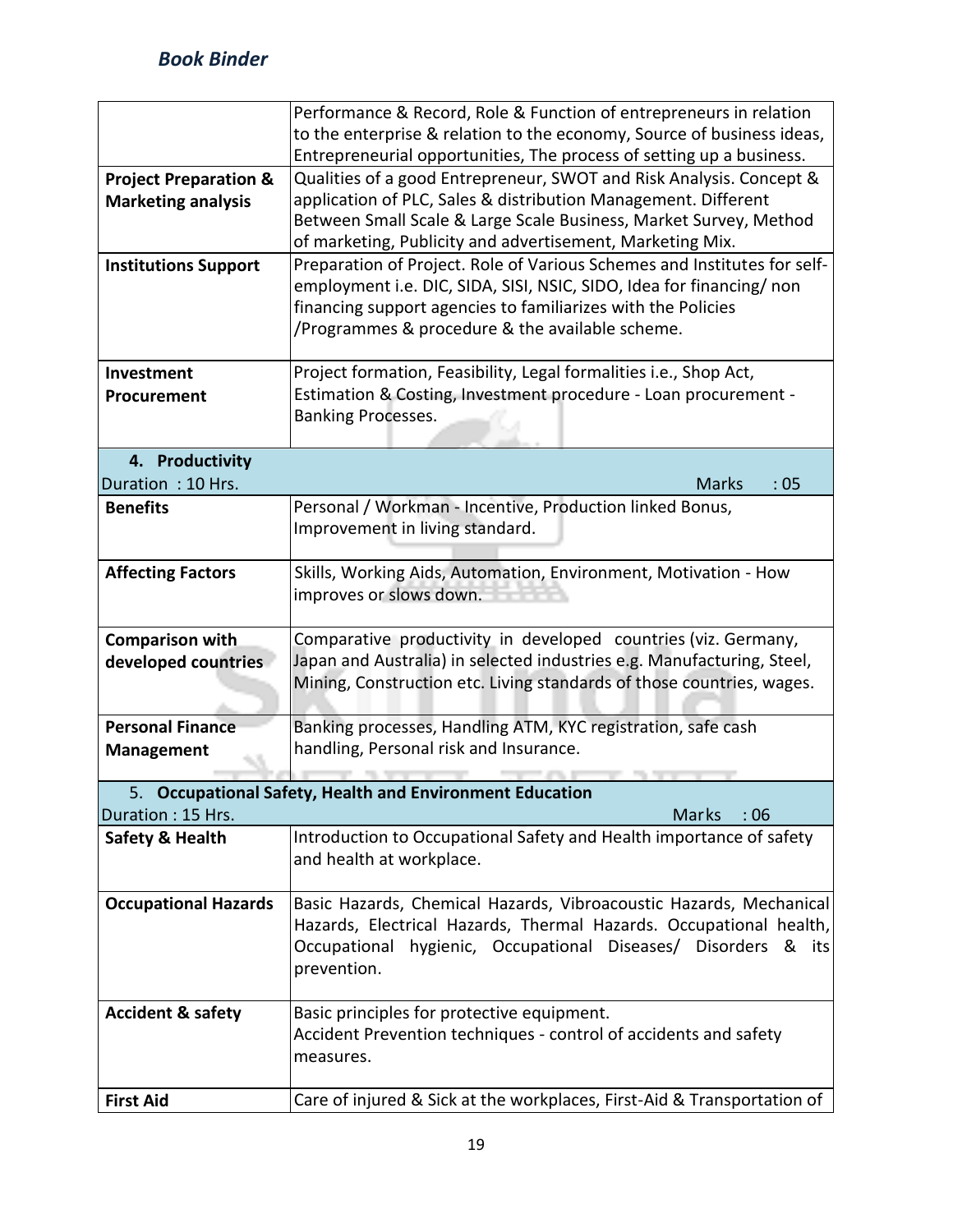|                                            | sick person.                                                             |  |  |  |  |  |  |  |  |  |
|--------------------------------------------|--------------------------------------------------------------------------|--|--|--|--|--|--|--|--|--|
| <b>Basic Provisions</b>                    | Idea of basic provision legislation of India.                            |  |  |  |  |  |  |  |  |  |
|                                            | safety, health, welfare under legislative of India.                      |  |  |  |  |  |  |  |  |  |
| Ecosystem                                  | Introduction to Environment. Relationship between Society and            |  |  |  |  |  |  |  |  |  |
|                                            | Environment, Ecosystem and Factors causing imbalance.                    |  |  |  |  |  |  |  |  |  |
|                                            |                                                                          |  |  |  |  |  |  |  |  |  |
| <b>Pollution</b>                           | Pollution and pollutants including liquid, gaseous, solid and hazardous  |  |  |  |  |  |  |  |  |  |
|                                            | waste.                                                                   |  |  |  |  |  |  |  |  |  |
|                                            |                                                                          |  |  |  |  |  |  |  |  |  |
| <b>Energy Conservation</b>                 | Conservation of Energy, re-use and recycle.                              |  |  |  |  |  |  |  |  |  |
|                                            |                                                                          |  |  |  |  |  |  |  |  |  |
| <b>Global warming</b>                      | Global warming, climate change and Ozone layer depletion.                |  |  |  |  |  |  |  |  |  |
| <b>Ground Water</b>                        | Hydrological cycle, ground and surface water, Conservation and           |  |  |  |  |  |  |  |  |  |
|                                            | Harvesting of water.                                                     |  |  |  |  |  |  |  |  |  |
|                                            |                                                                          |  |  |  |  |  |  |  |  |  |
| <b>Environment</b>                         | Right attitude towards environment, Maintenance of in -house             |  |  |  |  |  |  |  |  |  |
|                                            | environment.                                                             |  |  |  |  |  |  |  |  |  |
| 6. Labour Welfare Legislation              |                                                                          |  |  |  |  |  |  |  |  |  |
| Duration: 05 Hrs.                          | <b>Marks</b><br>:03                                                      |  |  |  |  |  |  |  |  |  |
| <b>Welfare Acts</b>                        |                                                                          |  |  |  |  |  |  |  |  |  |
|                                            |                                                                          |  |  |  |  |  |  |  |  |  |
|                                            | Benefits guaranteed under various acts- Factories Act, Apprenticeship    |  |  |  |  |  |  |  |  |  |
|                                            | Act, Employees State Insurance Act (ESI), Payment Wages Act,             |  |  |  |  |  |  |  |  |  |
|                                            | Employees Provident Fund Act, The Workmen's compensation Act.            |  |  |  |  |  |  |  |  |  |
|                                            |                                                                          |  |  |  |  |  |  |  |  |  |
| 7. Quality Tools<br>Duration: 10 Hrs.      | <b>Marks</b><br>:05                                                      |  |  |  |  |  |  |  |  |  |
|                                            |                                                                          |  |  |  |  |  |  |  |  |  |
| <b>Quality Consciousness</b>               | Meaning of quality, Quality characteristic.                              |  |  |  |  |  |  |  |  |  |
|                                            |                                                                          |  |  |  |  |  |  |  |  |  |
| <b>Quality Circles</b>                     | Definition, Advantage of small group activity, objectives of quality     |  |  |  |  |  |  |  |  |  |
|                                            | Circle, Roles and function of Quality Circles in Organization, Operation |  |  |  |  |  |  |  |  |  |
|                                            | of Quality circle. Approaches to starting Quality Circles, Steps for     |  |  |  |  |  |  |  |  |  |
|                                            | continuation Quality Circles.                                            |  |  |  |  |  |  |  |  |  |
|                                            |                                                                          |  |  |  |  |  |  |  |  |  |
| <b>Quality Management</b><br><b>System</b> | Idea of ISO 9000 and BIS systems and its importance in maintaining       |  |  |  |  |  |  |  |  |  |
|                                            | qualities.                                                               |  |  |  |  |  |  |  |  |  |
| <b>House Keeping</b>                       |                                                                          |  |  |  |  |  |  |  |  |  |
|                                            | Purpose of House-keeping, Practice of good Housekeeping.                 |  |  |  |  |  |  |  |  |  |
| <b>Quality Tools</b>                       | Basic quality tools with a few examples.                                 |  |  |  |  |  |  |  |  |  |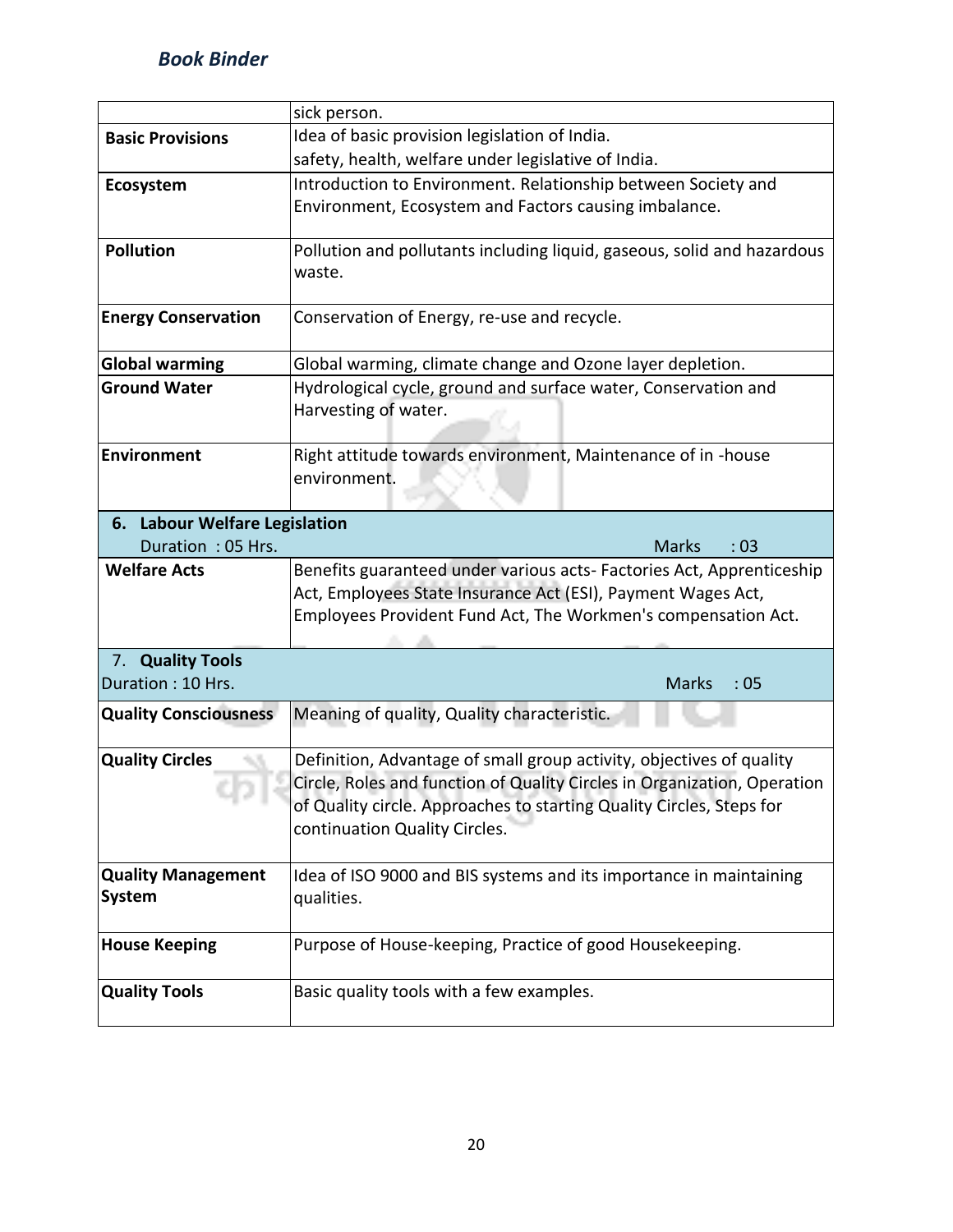#### **10. DETAILS OF COMPETENCIES (ON-JOBTRAINING)**

#### BROAD LEARNING TO BE COVERED IN INDUSTRY FOR BOOK BINDER TRADE:

- 1. Safety and best practices /Basic Industrial Culture (5S, KAIZEN, etc.)
- 2. Record keeping and documentation
- 3. Book sewing by hand, different kinds of sewing, sawn in sewing, tape sewing, flexible sewing & overcast sewing
- 4. Edge decoration Guiding, Marbling, Colouring, Tinting indexing, tabbing, gold tooling, Blind tooling
- 5. Carryout Book Binder

*Note: Actual training will depend on the existing facilities available in the establishments.*

The **competencies/ specific outcomes** on completion of On-Job Training are detailed below: -

#### **BLOCK – I (09 Months)**

- 1) Handling and care of binding materials and equipment
- 2) Jogging the sheets
- 3) Counting the sheets
- 4) Folding sheets by hand
- 5) Gathering & collating, signatures, their use for making up a book
- 6) Stitching hand and wire stitching, side and center stitch
- 7) Book sewing by hand, different kinds of sewing, sawn in sewing, tape sewing, flexible sewing & overcast sewing.
- 8) Use of Guillotine machine ( 3 side trimmer)and safety precautions.
- 9) Adhesives its preparation and use
- 10) Perforating, numbering, eyeleting, equipment used and handling and precautions
- 11) Flush binding, Case binding & Spiral binding of different types
- 12) Edge decoration Guiding, Marbling, Colouring, Tinting indexing, tabbing, gold tooling, Blind tooling
- 13) Paper Testing, physical and chemical properties of paper. Blistering & folding strength, GSM, ph value, sizing material, conditioning etc.
- 14) Complex imposing scheme and its relation to the type of folding methods applicable on different kind of printing work on sheet work and half sheet work, upright, oblong, work and turn, work and tumble, work and twist. Inset & Outset sections
- 15) Advanced bindery machines for automatic folding.
- 16) Automatic case making machines
- 17) Automatic sewing Machines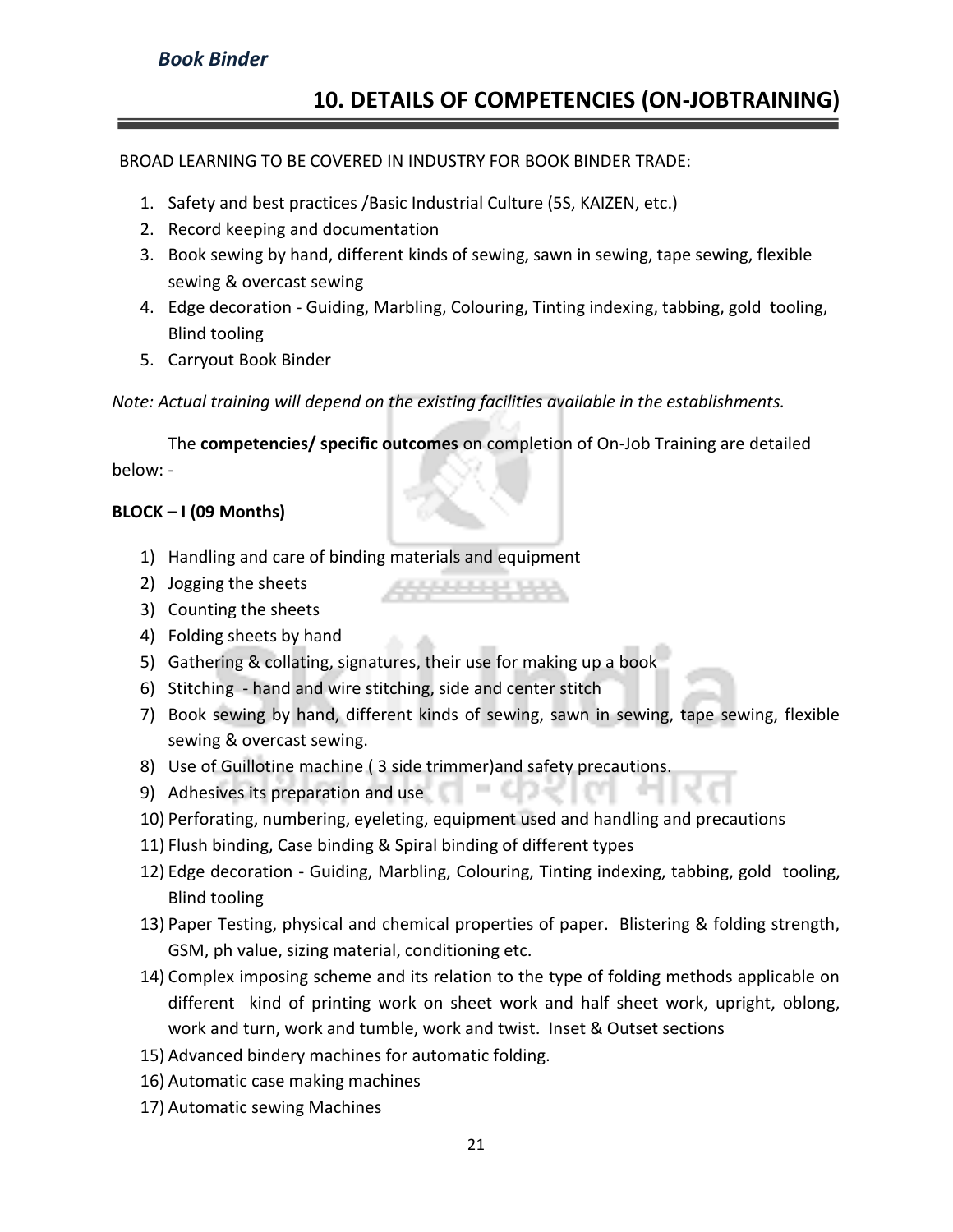- 18) Automatic numbering machines
- 19) Lamination and spiral binding machine

#### **Note:**

1. Industry must ensure that above mentioned competencies are achieved by the trainees during their on job training.

2. In addition to above competencies/ outcomes industry may impart additional training relevant to the specific industry.



## Skill India कौशल भारत-कुशल भारत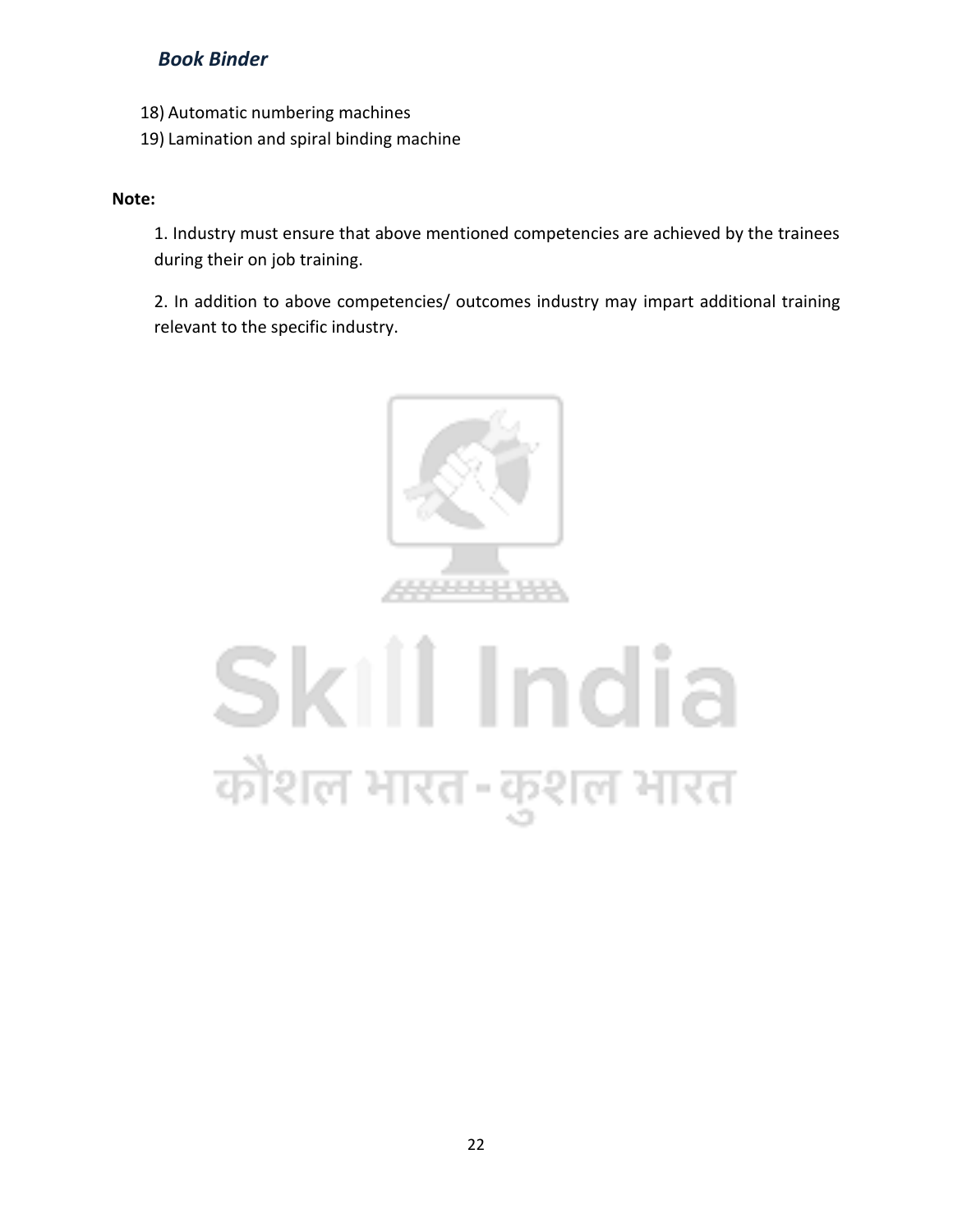÷

#### INFRASTRUCTURE FOR PROFESSIONAL SKILL & PROFESSIONAL KNOWLEDGE

#### **BOOK BINDER**

#### **LIST OF TOOLS AND EQUIPMENT for Basic Training (For 20 Apprentices)**

**A. TRAINEES TOOL KIT ( For each additional unit trainees tool kit Sl. 1-18 is required additionally)** 

| SI.<br>no.     | <b>Name of the Tool &amp; Equipments</b> | <b>Specification</b>                                             | Quantity       |  |
|----------------|------------------------------------------|------------------------------------------------------------------|----------------|--|
| 1              | Wire Stitching machine                   | $1''$ (2.5cm)                                                    | $\mathbf{1}$   |  |
| $\overline{2}$ | Screw press                              | (2 different sizes)                                              | 1              |  |
| 3              | Paper cutting machine,                   | size (90 cm) or three side<br>trimmer                            | 1              |  |
| 4              | Wooden planks                            | (size 2'l/1') (60 x 30 x 2.5 crn)                                | $\overline{2}$ |  |
| 5              | Needle for sewing                        | Needle for sewing                                                |                |  |
| 6              | Bone knife for folding                   | Bone knife for folding                                           | 10             |  |
| $\overline{7}$ | Spiral binding machines                  |                                                                  | $\mathbf{1}$   |  |
| 8              | <b>Nipping Press10</b>                   |                                                                  | $\mathbf{1}$   |  |
| 9              | Hand numbering machine                   |                                                                  | 5              |  |
| 10             | Perforating machine                      | (60 cm), (tradle type)                                           | $\mathbf{1}$   |  |
| 11             | Punching machine                         | (with a set of punches)                                          | $\overline{2}$ |  |
| 12             | Eyeleting and punching machine           |                                                                  | $\mathbf{1}$   |  |
| 13             | Corner cutting machine                   | (treadle type)                                                   | $\mathbf{1}$   |  |
| 14             | Creasing machine                         |                                                                  | $\mathbf{1}$   |  |
| 15             | Board cutter                             | i.                                                               | $\overline{2}$ |  |
| 16             | Paper cutting knives, hand               |                                                                  | 10             |  |
| 17             | <b>Scissors</b>                          |                                                                  | 20             |  |
| 18             | Hammer                                   | 250 gm.                                                          | 10             |  |
| 19             | <b>Bodkins</b>                           |                                                                  | 10             |  |
| 20             | Pairing knives (for leather)             |                                                                  | 10             |  |
| 21             | <b>Brushes</b>                           | 25 mm., 50 mm., 100 mm (In<br>equivalent metric size) availalble | 5 each         |  |
| 22             | Steel rule                               | $(60 \text{ cm})$                                                | 5              |  |
| 23             | Racks for paper                          |                                                                  | $\overline{2}$ |  |
| 24             | Work table                               |                                                                  | 4              |  |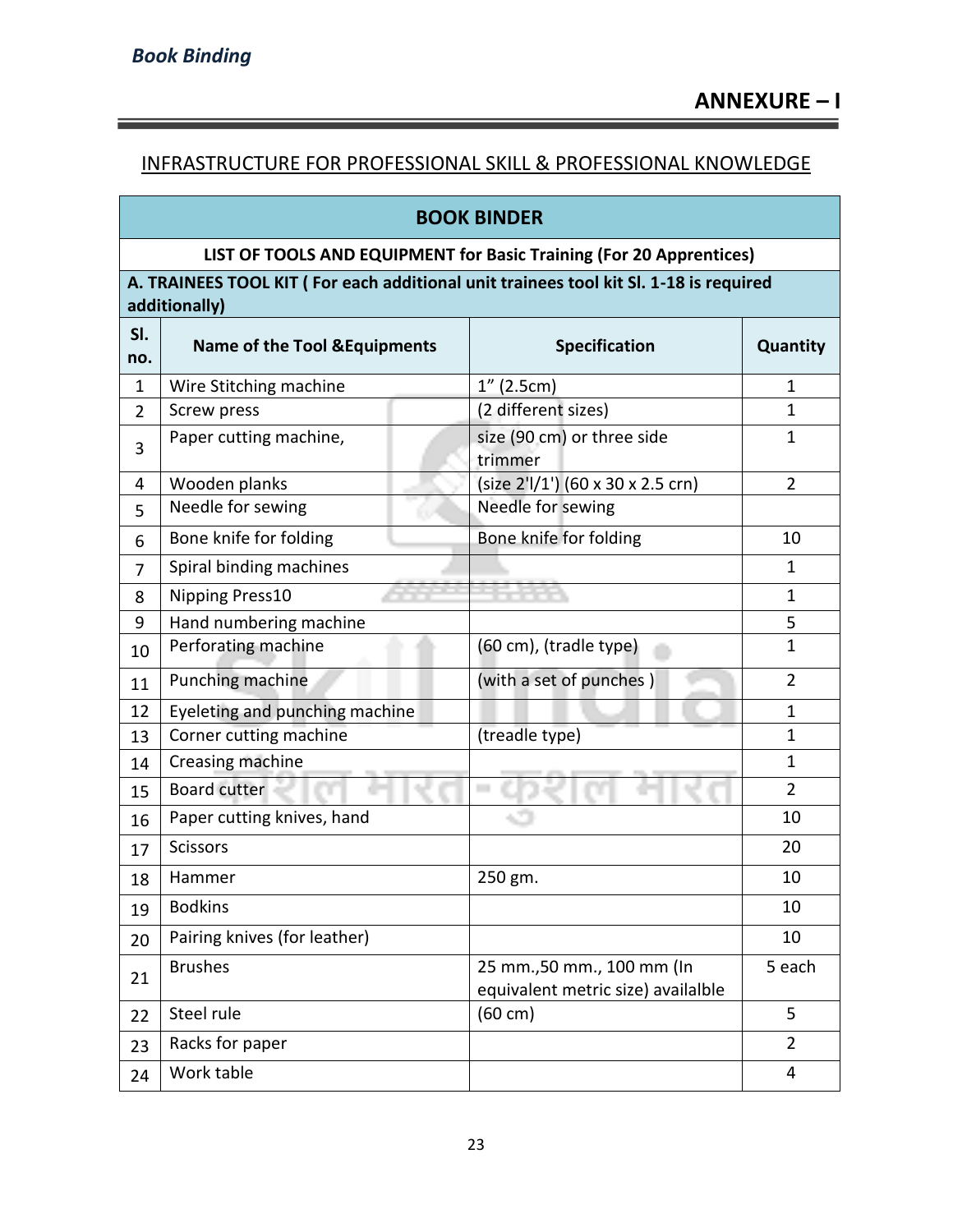| <b>TOOLS &amp; EQUIPMENTS FOR EMPLOYABILITY SKILLS</b> |                                                                                                                                                          |          |  |  |  |  |  |  |
|--------------------------------------------------------|----------------------------------------------------------------------------------------------------------------------------------------------------------|----------|--|--|--|--|--|--|
| SI. No.                                                | Name of the Equipment                                                                                                                                    | Quantity |  |  |  |  |  |  |
| 1.                                                     | Computer (PC) with latest configurations and Internet connection<br>with standard operating system and standard word processor and<br>worksheet software | 10 Nos.  |  |  |  |  |  |  |
| 2.                                                     | <b>UPS - 500VA</b>                                                                                                                                       | 10 Nos.  |  |  |  |  |  |  |
| 3.                                                     | Scanner cum Printer                                                                                                                                      | 1 No.    |  |  |  |  |  |  |
| 4.                                                     | <b>Computer Tables</b>                                                                                                                                   | 10 Nos.  |  |  |  |  |  |  |
| 5.                                                     | <b>Computer Chairs</b>                                                                                                                                   | 20 Nos.  |  |  |  |  |  |  |
| 6.                                                     | <b>LCD Projector</b>                                                                                                                                     | 1 No.    |  |  |  |  |  |  |
| 7.                                                     | White Board 1200mm x 900mm                                                                                                                               | 1 No.    |  |  |  |  |  |  |
|                                                        |                                                                                                                                                          |          |  |  |  |  |  |  |

*Note: - Above Tools & Equipments not required, if Computer LAB is available in the institute.***ARRAIGHMENT MAN** 

# Skill India कौशल भारत-कुशल भारत